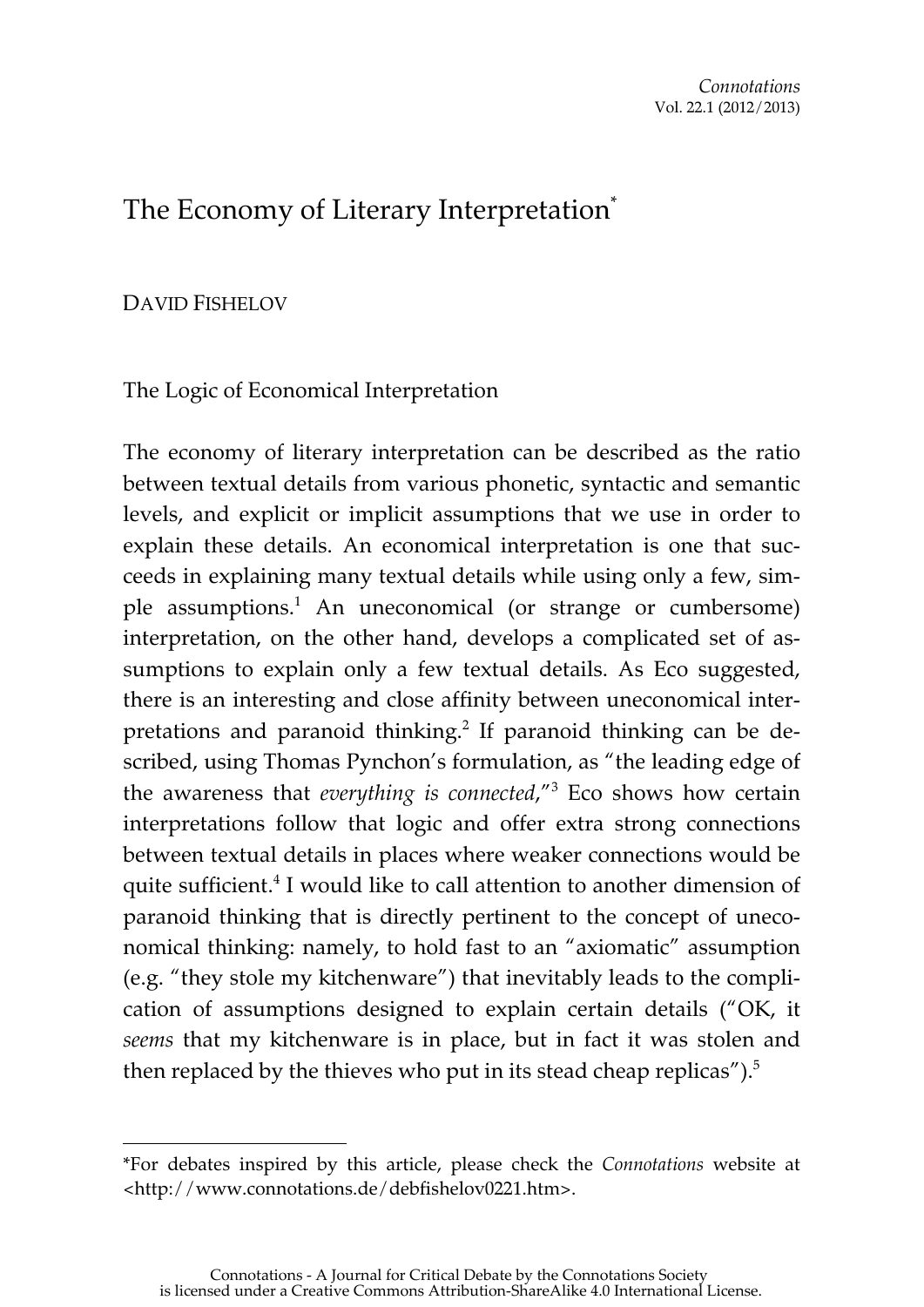Note that we can meticulously compare and grade the economy of two competing interpretations only when the principle of *ceteris paribus* applies: either the same number of textual details are accounted for by the two sets of assumptions but one of these sets is more complicated and hence less economical; or else, one set of assumptions explains more textual details than a competing set of assumptions of the same degree of complexity, and hence is more economical.<sup>6</sup>

In theory, the above distinction between economical and uneconomical interpretation sounds quite simple, but applying it to specific cases may become quite complicated. The reason for possible complications lies with the provision of *ceteris paribus*, i.e., the difficulty of providing two competing interpretations with either the exact same number of explained textual details or the same degree of complexity of their explanatory assumptions. Needless to say, it is not easy to determine whether two competing interpretations actually cover the exact same number of textual details or have the same degree of complexity. In the analyses of specific texts in the following sections I shall focus on only a very few dimensions of these texts in order to maintain as far as possible the *ceteris paribus* principle.

The economy of interpretation can also be described as an offshoot of a general principle of rational activity whereby we use minimal means to achieve maximal goals (cf. Kasher), or to a general rule of energy saving which applies to physical and cognitive activities alike. A simple formulation of this rule can be stated in the following rhetorical question: If you can get it done by using only a small amount of (physical or mental) force, why bother to develop complicated machinery to achieve the same goal? By arguing that economical interpretation is derived from a general principle of rational behavior and/or energy saving, we do not necessarily commit ourselves to the statement that all human activity in fact complies with this principle. As our everyday experience can remind us, for better or for worse, all too often we do not follow rational principles; in fact, recent studies in cognitive and social psychology point out the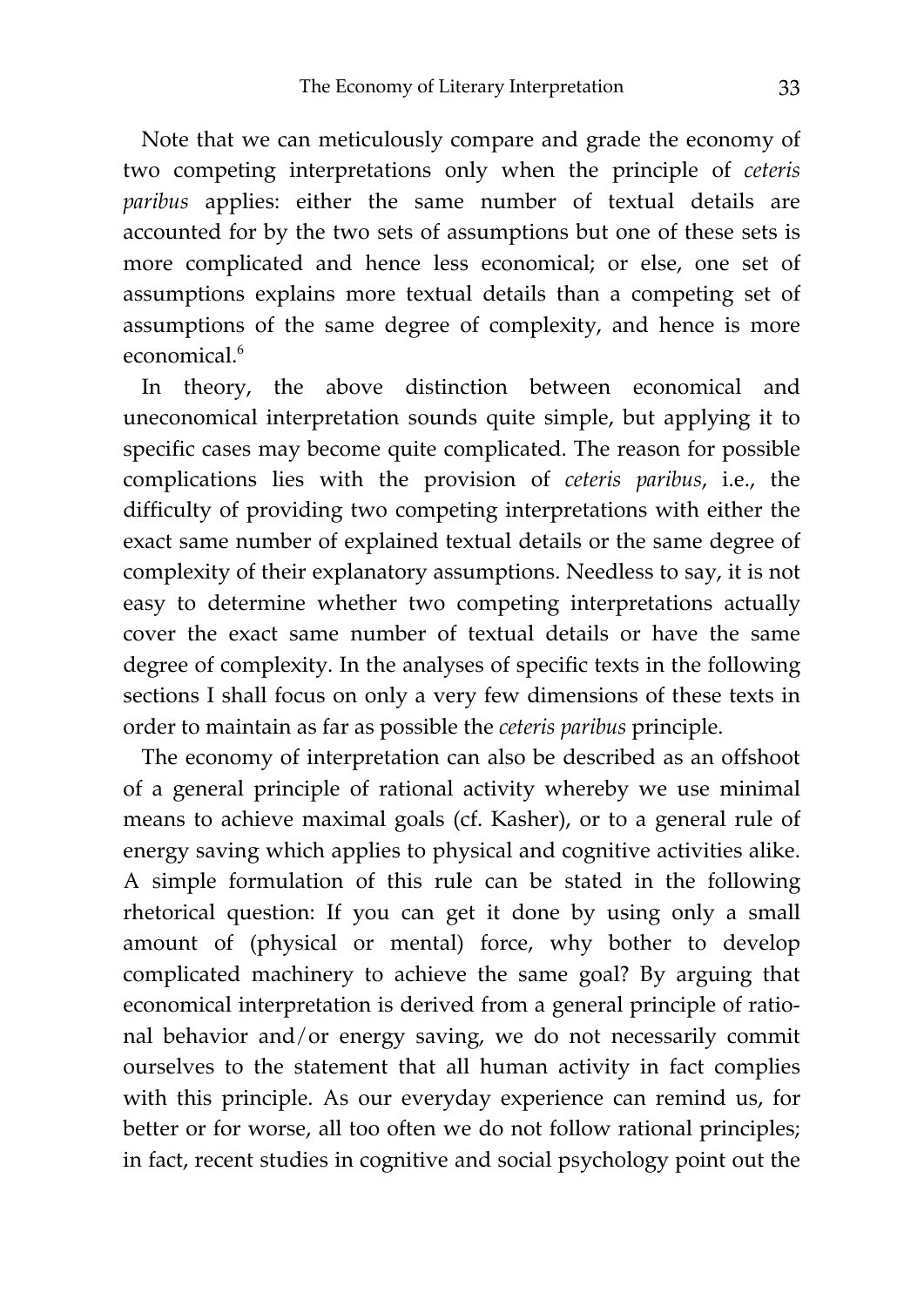#### 34 DAVID FISHELOV

recurrent biases involved in our thinking (cf. Kahneman). To acknowledge the existence of such biases, however, does not invalidate the logic of economical interpretation: it is reasonable to assume that the more our cognitive activity is made conscious, and the more this activity is detached from practical goals or interests, then the more these rational, economic principles will be operative. There is a difference between the factors involved in our deliberations over whether to buy a specific brand of cheese or to choose an investment plan, and those that guide us when we are asked to choose between two competing interpretations of a poem and to justify our decision. Some biases may come into play in the former, but not necessarily in the latter, because the interpretation of literary texts is relatively conscious and relatively detached from practical goals, and hence the logic of economic principles is (or at least should be) operative.

Let me conclude this introductory section by making another clarification regarding two related but not identical concepts: the application of economical principles and the application of probability judgments. Whereas we judge certain interpretations to be more economical than others because they demonstrate a better ratio between assumptions and explained textual details, we apply probability judgments when we formulate (consciously or unconsciously) these assumptions. While forming the latter we rely on our world knowledge: "folk theories," linguistic knowledge, acquaintance with social, cultural and literary conventions, etc. We assume, for example, almost automatically that this article has been written by a human being rather than, say, by an alien; whereas the latter assumption is logically possible, it is patently improbable and we need to change our knowledge of the world or add a very specific context and circumstances in order to make it probable (e.g. an elaborated sci-fi story of how aliens have decided to take over the field of literary scholarship). Thus, probability judgments refer to a relationship between assumptions and world knowledge. When we characterize an assumption as simple, it would usually mean that,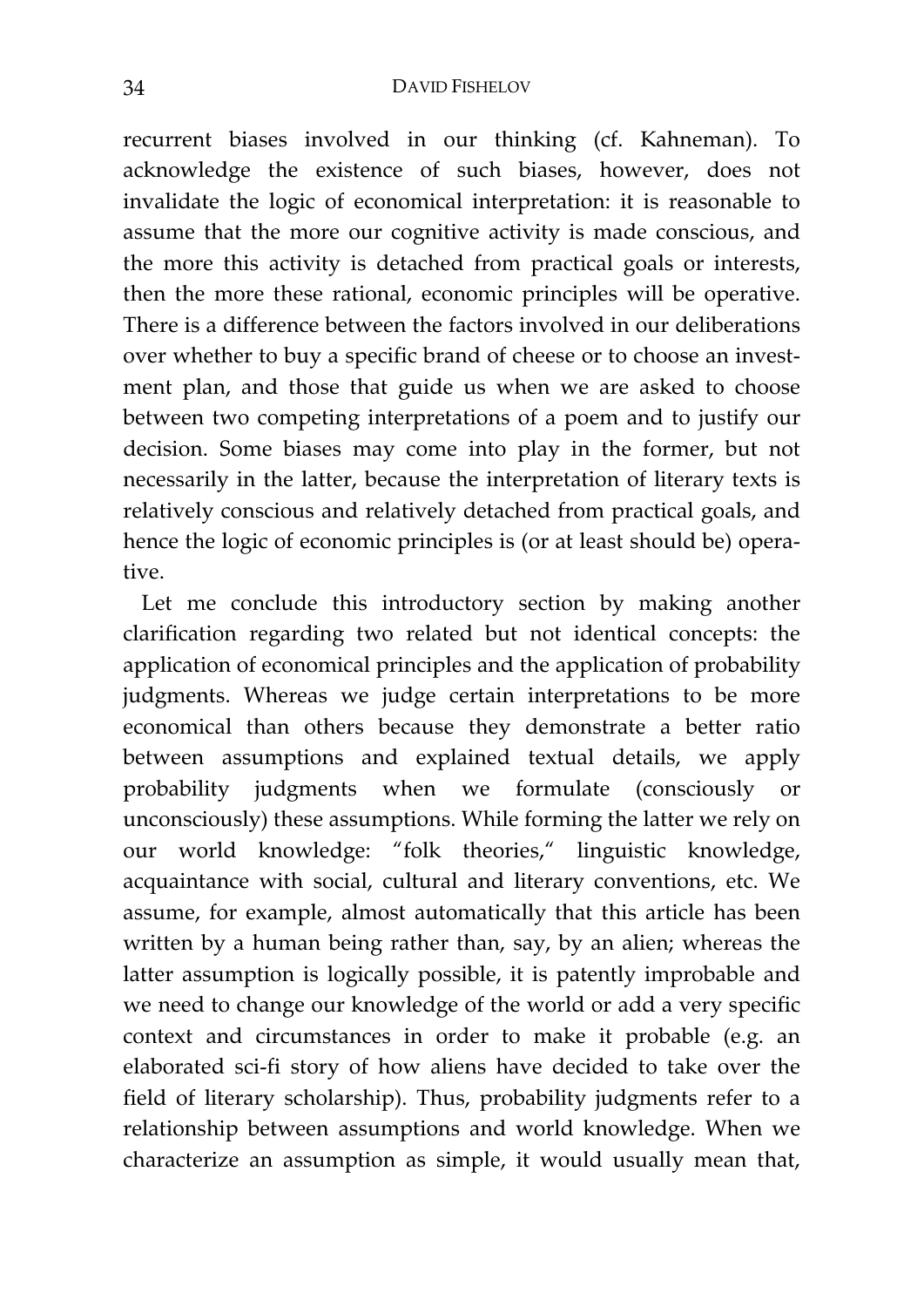based on our knowledge, it is a probable one. Interpretation is thus a complex process, involving both considerations of economy and of probability. Furthermore, it is a dynamic and bi-directional process: we approach the text with certain probable (hence simple) assumptions, but certain textual details may encourage or even compel us to review our initial assumptions and, through the activation of additional pertinent knowledge, to come up with alternative, more probable (and hence simpler) assumptions. The article focuses on economical principles of interpretation and will refer to issues of probability only occasionally.

Economical Principles in Action I: "Old MacDonald Had a Farm"

Before discussing more general issues in the economy of literary interpretation, let us first examine a relatively simple case of two competing interpretations (or "readings") of a popular children's song, "Old MacDonald Had a Farm":

Old MacDonald had a farm, EE-I-EE-I-O, And on that farm he had a [the name of an animal], EE-I-EE-I-O, With a [animal noise twice] here and a [animal noise twice] there Here a [animal noise], there a [animal noise], everywhere a [animal noise twice] Old MacDonald had a farm, EE-I-EE-I-O.7

**Interpretation #1 (**hereafter OMD1**)** can be formulated as a series of assumptions about the song's specific details which are then integrated into a "higher" assumption about the song's presumed goals: (a) The song is about a farmer named MacDonald, the various animals he keeps on his farm, and their respective noises; (b) The specific identity of Mr MacDonald and his psychological state are irrelevant for understanding and enjoying the song; (c) The song's goal is to offer an opportunity to cheerfully imitate voices of different animals, to teach children and to practice such voices with them.

Every interpretation is built on such statements, some of which refer to more basic textual details (e.g. the above first assumption), and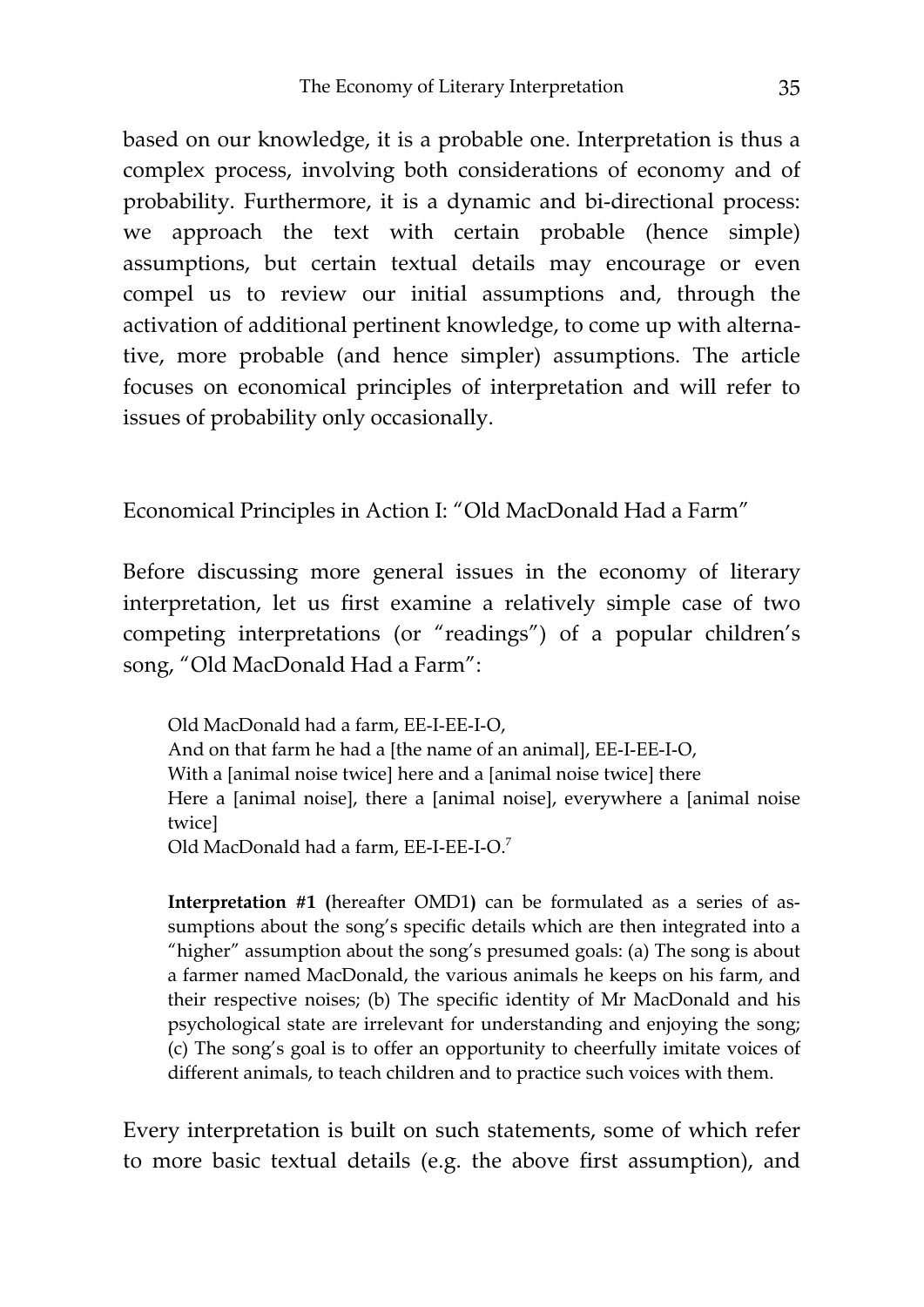#### 36 DAVID FISHELOV

hence have a more "descriptive" nature; whereas other assumptions are of a more general nature (e.g. the above third assumption), focusing on the organizing principle or the function and "goal" of the text, and hence have a more "interpretative" nature. Note, however, that no assumption is intrinsically descriptive or interpretative; what is considered as a "descriptive" statement in one context may become "interpretative" in another, depending on the specific series of statements in which it appears. Consider, for example, the following sequence of statements: (a\*) "The phrase 'Old MacDonald' is repeated in the song as the subject of a sentence," followed by the opening statement of our original interpretation, namely: (a) "The song is about a farmer named MacDonald, the various animals he keeps in his farm and their respective noises." In such a new sequence, (a\*) could be labeled more basic and "descriptive" than (a) in our OMD1, which now holds a higher position on the descriptive-interpretative axis and thus can be described as more "interpretative"—relative to (a\*). In a complementary manner, if the third statement of this reading—(c) "The song offers an opportunity to cheerfully imitate voices of different animals, to teach children and to practice such voices with them"—would precede the statement (d) "The song's function is to develop children's musical, mental and social skills," (c) would be perceived as more "descriptive" relative to the new, more "interpretative"  $(d)$ .<sup>8</sup>

Before offering an alternative interpretation, I would like to make another preliminary clarification: whereas some interpretative statements offered in this article may appear basic, they are not part of a strictly philological discussion. Philology is responsible for the establishment of a reliable version (or versions) of a text (cf. Maas); whereas literary interpretation assumes that such a text has been established and moves to a "second tier" of interpreting of this text. Although some of the following assumptions about the meaning of an expression may therefore look like a philological discussion—and sometimes they follow the same logic—they are in fact part of (sometimes basic) interpretative activity, because they take the text as a given.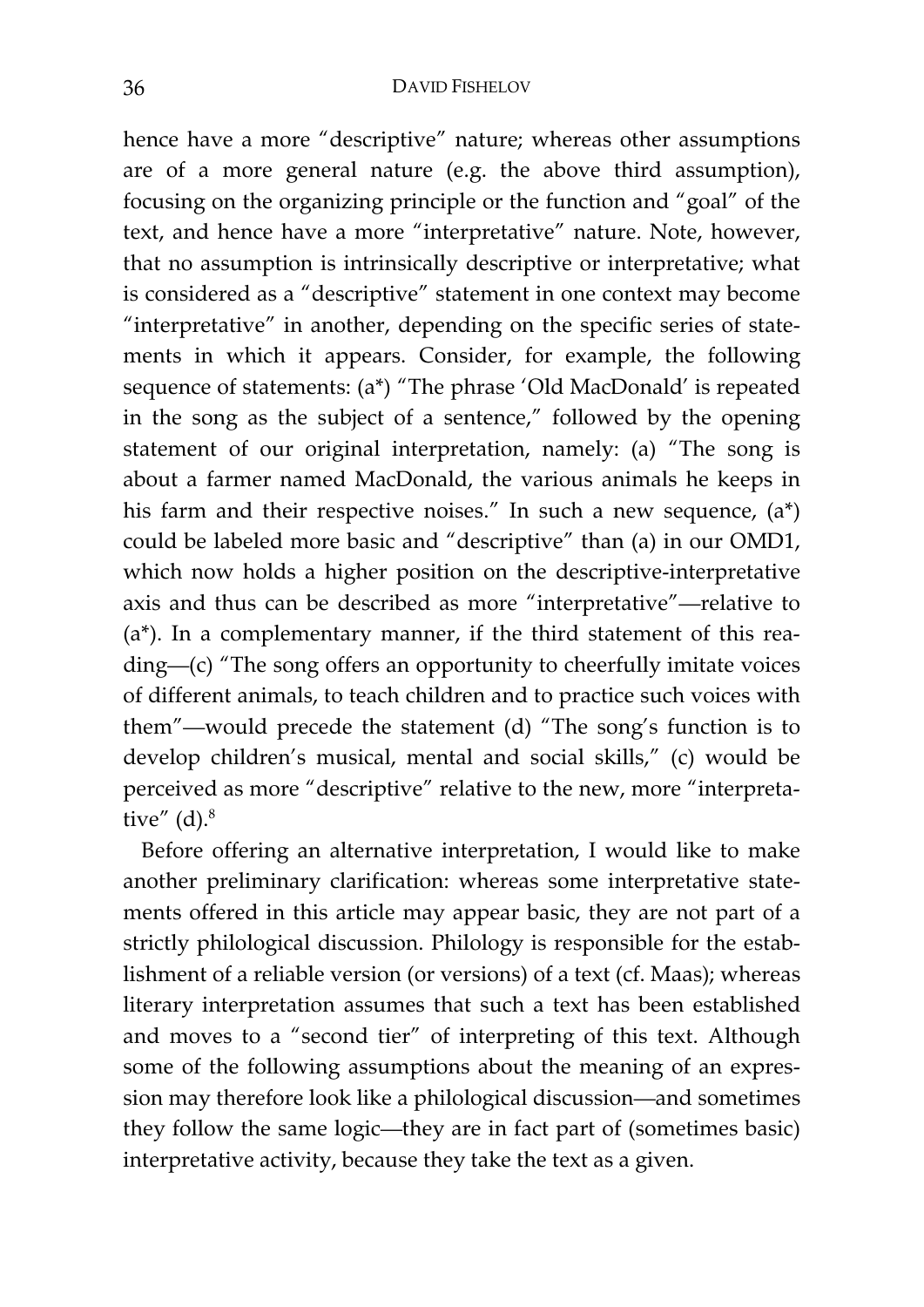After these brief preliminary clarifications concerning the relative nature of the descriptive-interpretative opposition and the distinction between philological and interpretative activities, it is time to offer another interpretation of "Old MacDonald Had a Farm":

**Interpretation #2 (**hereafter OMD2**)** makes different assumptions about the song's textual details and consequently reaches other conclusions regarding its goals or function: (a) The song's main character is the founding father of the MacDonald fast food chain<sup>9</sup>; (b) Mr MacDonald is on the brink of a psychological breakdown: he suffers from a delusion that causes him to hear noises of animals "here [...] there [...] everywhere"; (c) The song's goal is to express a longing for simple farm life, to protest globalization and to empower animals, especially cows, which are the major victims of the Mac-Donald fast-food chain.

I believe most readers would agree that OMD2 sounds strange or would even label it a parody of an interpretation (and, as far as my intentions are concerned, they would be right). Note that its strangeness does not stem from the fact that it directly contradicts any specific textual detail of the song. If this was the case, we could easily dismiss it. OMD2 is consistent with all the details of the song; in fact, it even takes into account quite seriously one textual detail that OMD1 almost ignores, namely the textual detail that describes how Old MacDonald hears animal voices "everywhere." Nonetheless, OMD1 is capable of explaining this detail without assigning to it any specific semantic significance, but rather as just another opportunity to repeat the animals' voices.<sup>10</sup> We may raise some factual objections against OMD2 (e.g. the fact that the song dates back to the beginning of the twentieth century, whereas the McDonald fast food chain took its first steps in the late 1930s and early  $1940s$ <sup>11</sup> and hence argue that some of its assumptions are highly improbable; but assuming that such facts are not necessarily common knowledge, we can ignore them in a discussion that focuses on the logic of interpretation.

We prefer OMD1 over OMD2 primarily for reasons of economy: the assumptions made by OMD2 are much more complicated and convoluted than those offered by OMD1. The assumption, for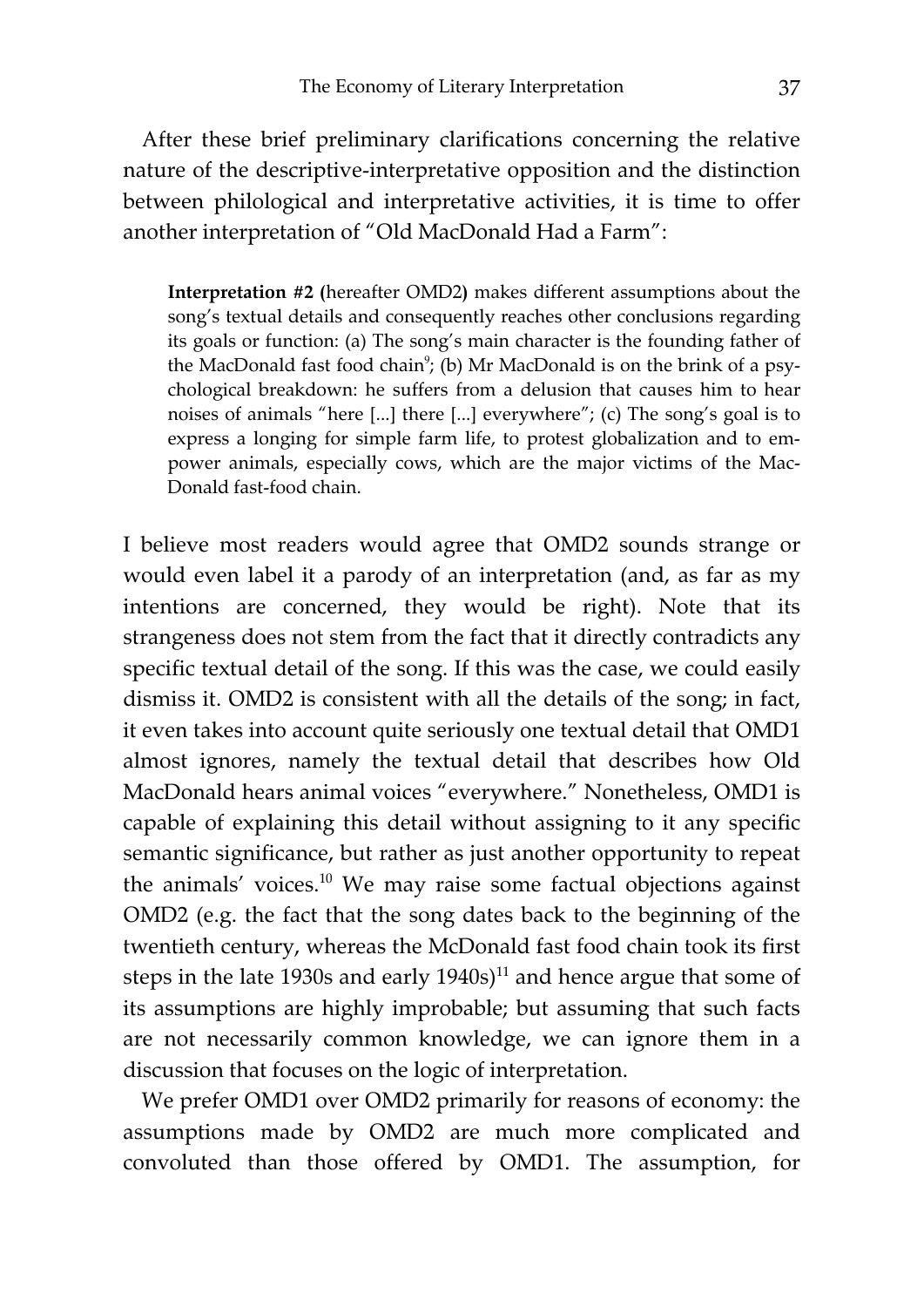example, that Mr MacDonald experiences a psychological collapse is based on only one textual detail (the word "everywhere"), and thus seems disproportionate and ungrounded: in order to assume that a person is psychologically instable, we need additional and stronger evidence, especially when that specific detail can also be explained in simpler terms. We would seriously consider the assumption if there were additional relevant details in the song ("here … there … everywhere, day and night, sometimes waking him up covered with cold sweat"). With such additional details, the assumption that Old MacDonald "had lost it" would suddenly make sense and would be considered economical; without them—it would appear quite uneconomical. As for the assumption about Mr MacDonald's specific lineage (presumed to be the founder of the MacDonald fast food chain), nothing seems to support it. Had the song included additional details (e.g. "Old MacDonald had a farm and he used to barbeque tasty hamburgers in his backyard"), this assumption would gain credibility, but since there are no such details in the song, the assumption seems baseless and uneconomical. Hypothetically, if the name MacDonald was special or unique, the assumption that connects the song to the fast food chain would gain more credibility (imagine, for example, a song whose title reads "Old Häagen-Dazs Had a Dairy"<sup>12</sup>). Since this is not the case, however, the assumption seems suspicious and superfluous. If the assumptions about Old MacDonald's lineage and about his mental state were to be accepted, the road to the concluding assumption regarding the song's political goal would be paved; although, even under these circumstances, we might feel that the assumption about the presumed political message of the song (c) is an uneconomical "leap" made to satisfy the contemporary ideological preoccupations of environmentalism.

So far, I have offered a relatively detailed analysis of what might seem to be a trivial, obvious case. The point in describing here in detail the logic behind an interpretation of a popular song is to show that, what might seem to be an automatic activity ("there is the only way to read/interpret the song") is in fact grounded in the economic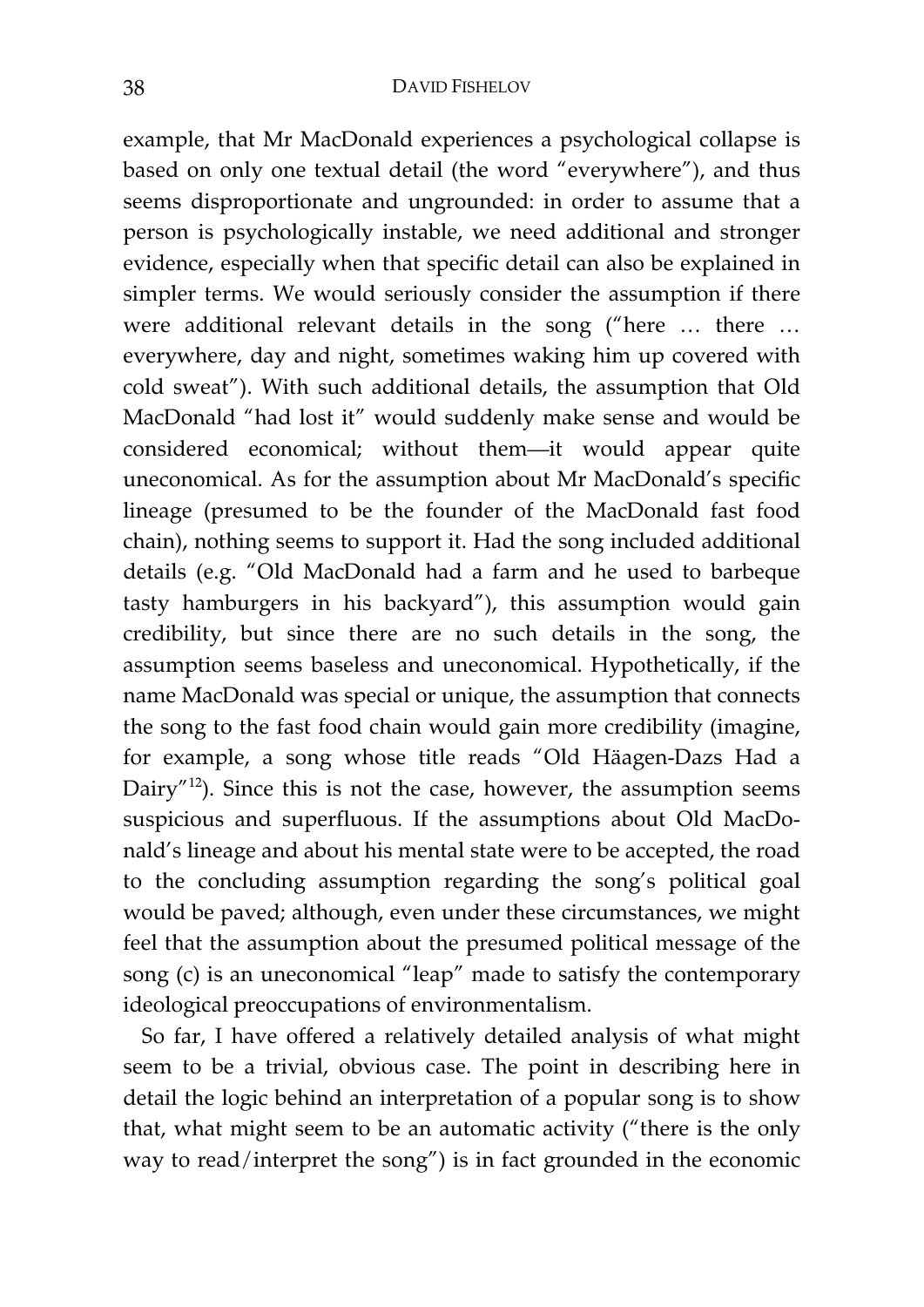principles of interpretation. Furthermore, the small alterations introduced into the original text (e.g. elaborating on Old MacDonald's hearing voices; substituting Häagen-Dazs for his name ) demonstrate the intimate and intricate relations between textual details and the assumptions that are made to explain them. A set of assumptions deemed uneconomical vis-à-vis certain details would be more economical—and hence would gain credibility—in relation to different textual details. The assumption that Old MacDonald is the founding father of a fast food chain seems superfluous and ridiculous, whereas in a hypothetical "Old Häagen-Dazs Had a Dairy" such an assumption would suddenly seem quite acceptable. In short, when we judge certain assumptions as acceptable and reasonable on the one hand, and as strange, superfluous and ridiculous on the other, this is due to the logic of economical interpretation, based on a rule that says: try to account for maximum textual details while using minimum, simple assumptions.

I believe that this logic applies to the interpretation of various facts, actions and artifacts in general, as well as to the interpretation of different kinds of verbal utterances and texts of different lengths and complexity (casual conversation, newspaper items, songs, stories, novels, and poems).<sup>13</sup> One may argue, however, that, while the principles of economical interpretation apply to everyday texts or popular songs (such as "Old MacDonald Had a Farm"), this is not necessarily so for complicated literary texts, in which the "rules of the game" change. Instead of answering this objection in theoretical terms, it may be useful now to turn to analyze different interpretations of a few lines of a genuinely complex poetic text.

Economical Principles in Action II: "A Valediction: Forbidding Mourning"

As a "test-case" I will use the first two stanzas of John Donne's "A Valediction: Forbidding Mourning," a poem that definitely qualifies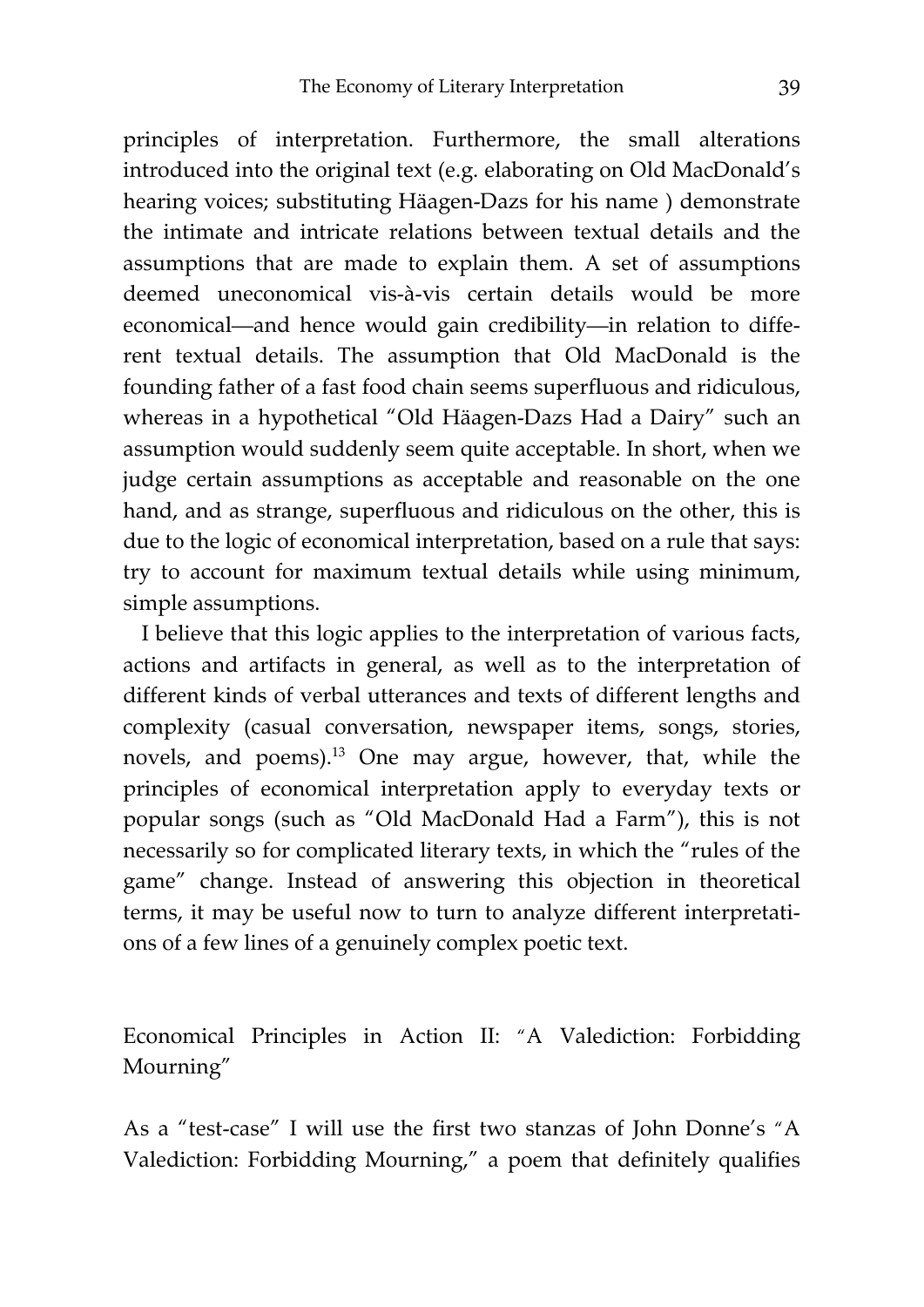for poetical complexity, as is indirectly testified by the numerous interpretations it has acquired throughout the years $^{14}$ :

> As virtuous men pass mildly away, And whisper to their souls to go, Whilst some of their sad friends do say, The breath goes now, and some say, No:

> So let us melt, and make no noise, No tear-floods, nor sigh-tempests move; 'Twere profanation of our joys To tell the laity our love.<sup>15</sup>

The interpretations that I would like to discuss in this section differ among themselves in one important assumption: the identity of speaker and addressee in these two stanzas, and thus also with respect to certain implications of their alleged identity. By focusing on only one dimension, we gain methodological clarity; namely, it enables us to better weigh the ratio between the simplicity of the offered assumptions and the number of textual details accounted for by these assumptions. This methodological advantage, however, comes at a price: whereas forming a heuristic notion about the speaker is part of an interpretation, it is only a part. Thus, the following interpretations in this section do not intend to offer comprehensive or deep readings of these two stanzas.

**Interpretation #1 (**hereafter JD1**)** states that: (a) The first stanza describes a scene of virtuous men on their deathbed, departing gracefully from their soul; (b) The speaker in these two stanzas (and in the poem as a whole) is a man departing from his beloved woman; (c) The addressee is the beloved woman; (d) In the second stanza the speaker encourages the beloved to adopt the model of a peaceful departure as described in the first stanza: with no tears or other outward, noticeable signs.

Critics may debate the reading of specific expressions in these two stanzas and the question of whether we should locate the farewell situation of the poem in a specific historical situation: John Donne's addressing Anne, his wife, on the eve of his departure for the Conti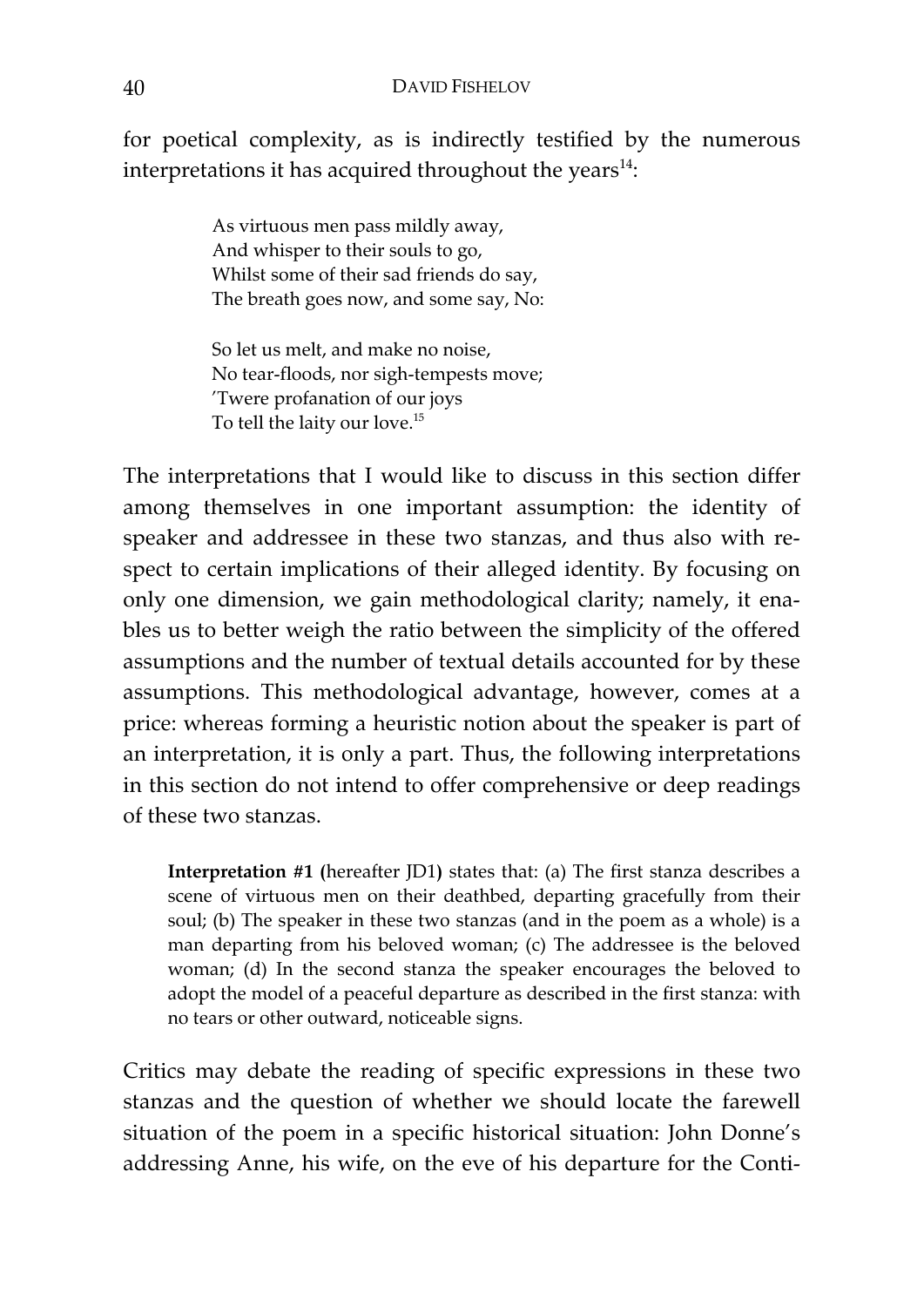nent in the year 1611 (cf. Donne: 261-62). We can anchor the poem in this historical context, which gives the lines a strong personal color, or opt for a more general, de-contextualized reading (the speaker is a man parting from his beloved wife). Both cases can be accommodated by JD1. Furthermore, the assumptions of JD1 still enable a diversity of more nuanced readings that would address the question of the speaker's tone (serious, sincere, ironic, tongue-in-cheek), and issues related to the overall significance of the poem (an advocacy of mystical union; a mocking of Petrarchan imagery; an exercise in rhetoric; a combination of all of these).

JD1 is not only a relatively economical interpretation of the first two stanzas but can also be described as the "standard" reading of them, especially from the perspective of the poem as a whole. This fact, however, does not mean that this is the only (logically) possible interpretation, as the following interpretation illustrates:

**Interpretation #2** (hereafter JD2) states that: (a) The first stanza describes a scene of virtuous men on their deathbed, departing gracefully from their soul; (b) The speaker in the poem is a celestial creature, probably Jupiter, the god in charge of bringing forth rain and tempests; (c) The addressee is Juno, his wife; (d) In the second stanza Jupiter expresses his contempt for ordinary, sublunary men and encourages Juno to adopt a behavior suitable for celestial creatures.

Before explaining the economical principles that make us prefer JD1 over JD2, let us first spell out the difference between these two. Note, first, that both these interpretations share the assumption that the first stanza describes the scene of virtuous dying men and the peaceful way of departing from this world. The major difference lies with the identity of the speaker and the addressee: in JD1 they are a man and a woman; in JD2 they are celestial, mythological creatures. Note also that, despite the fact that JD2 may seem a bit strange, it does not contradict any specific detail of the language of the poem (in that respect, it is similar to the case of OMD2). In other words, we can imagine a situation in which Jupiter is addressing these words to Juno without creating any direct contradiction. Suppose, for example, that another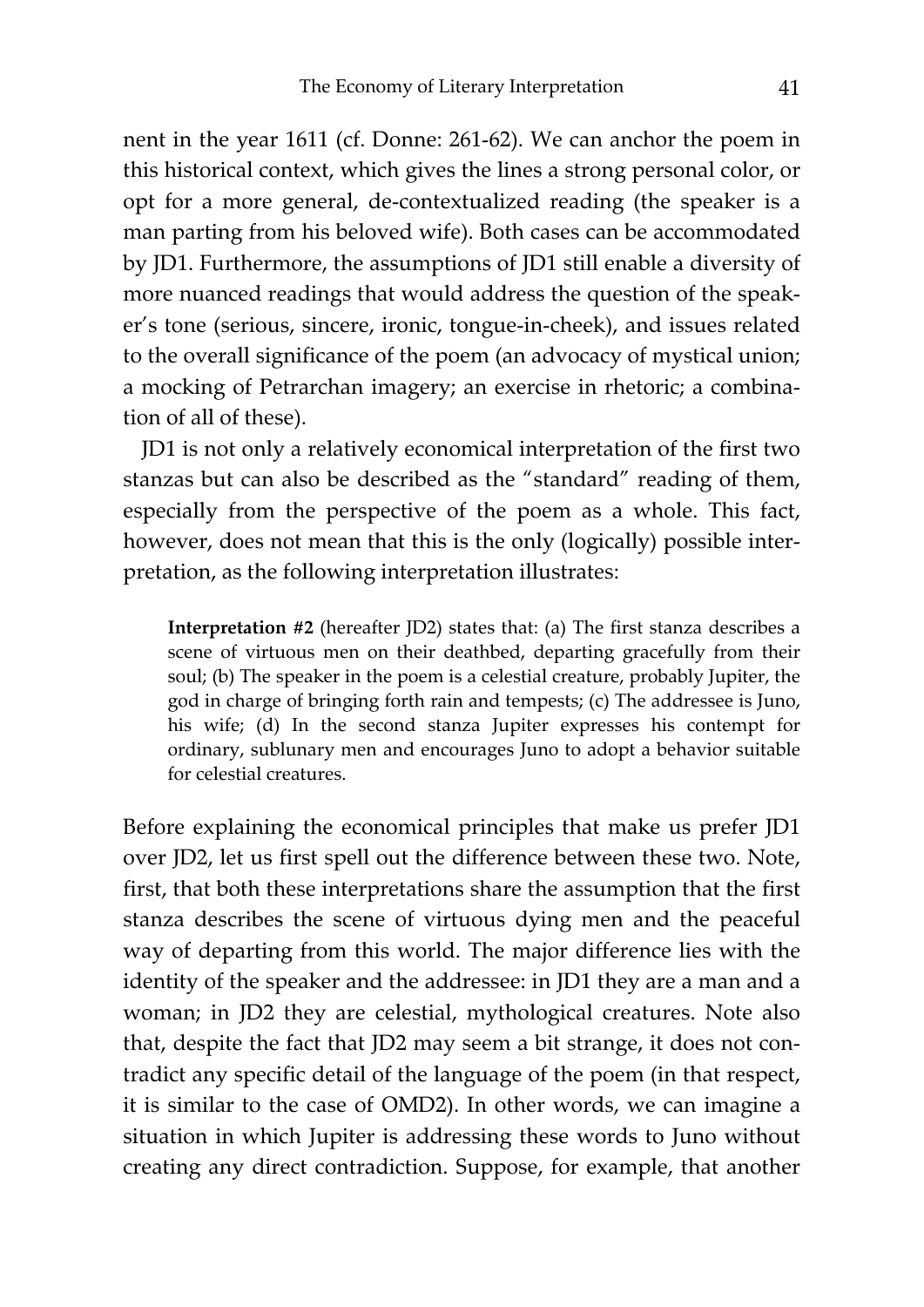competing interpretation (JD\*) makes the assumption that the speaker does not love the addressee; such a reading would directly contradict the expression "our love" in line  $8^{16}$  JD2, however, does not have to deal with a direct contradiction, simply because there is none.

As with the case of OMD2, JD2 takes certain textual details more seriously than the "standard" OMD1 and JD1. JD2 treats line 6 ("No tear-*floods*, nor sigh-*tempests* move"; my emphasis) quite seriously and literally: if a speaker is capable of producing sigh-tempests, Jupiter, the god responsible for storms, is quite a reasonable candidate for uttering these lines.

Thus, the reason for preferring JD1 to JD2 is rooted not in any direct contradiction performed by JD2 but in the logic of economical interpretation: JD1 uses a probable and hence simpler assumption about the identity of speaker and addressee: namely, that they are human beings just like most speakers and addressees in most utterances and texts.17 This example also shows how economical and probability considerations interact: in order to abandon the probable and simpler assumption that speaker and addressee are humans, we need to have a good reason; i.e., either a specific textual detail that would make this assumption untenable, or else added textual details that cannot be explained by this assumption but can be explained by the assumptions that the speaker is Jupiter and the addressee is Juno. If, for example, the title of Donne's poem had been "Jupiter Forbidding Juno to Mourn" (or "Jupiter to Juno: A Valediction, Forbidding Mourning"), it would make JD2 (b) almost unavoidable. A similar corroboration of such an assumption would be if the second stanza had read: "So let us melt on Olympus and make no noise" (assuming, of course, that this does not violate the poem's meter, as unfortunately my alteration does).

Had the poem included such textual details we would have been willing to seriously consider JD2. This, however, is not the case. Line 6 ("No tear-flood, no sigh-tempests move") can be explained by interpretation JD1 as conventional, trite hyperbole, referring to an exaggerated, loud and visible emotional outburst. Yet we cannot deny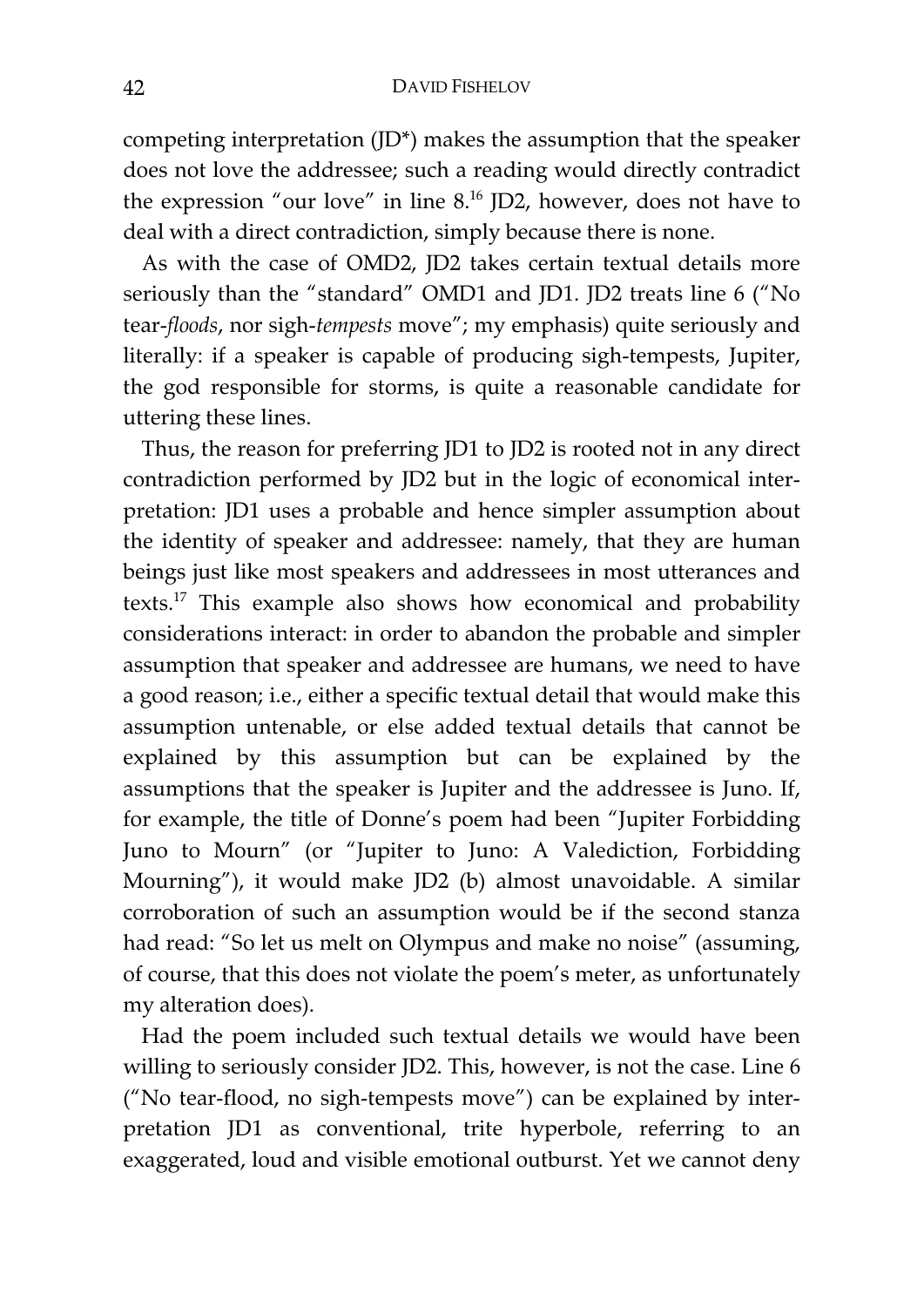the fact that this line creates the impression that the speaker and addressee are capable of producing highly intense, almost "superhuman" manifestations of emotion. Let us now examine another interpretation that, again, offers different assumptions regarding the identity of the speaker and addressee.

**Interpretation #3** (hereafter JD3) states that: (a) The first stanza describes a scene of virtuous men on their deathbed, departing gracefully from their soul; (b) The speaker in the poem is a dying person or at least someone who senses that his end is approaching<sup>18</sup>; (c) The addressee is probably another dying person; (d) In the second stanza the dying person expresses his wish to emulate (together with the addressee) the conduct of the dying virtuous men described in the first stanza.

JD3 shares with JD1 and JD2 the reading of the first stanza, but differs from JD1 in the way it understands the general topic of the second stanza: here it is understood to be closely related to that of the first stanza, namely the right way to face death; as if the topic of the first stanza is "spilling" into the second stanza, exemplified first with regard to "virtuous men" and is then applied to the situation of the speaker and his addressee (in JD1 the topics of the first and the second stanza are different). One can argue that the construction of the two stanzas as an extended simile ("as … so") supports JD1 because it has two distinct topics: the vehicle or source introduced in the first stanza (virtuous men facing their death); and the tenor or target domain of the second stanza (a parting of two lovers).<sup>19</sup> The "as ... so" construction, however, can be used also in simple comparisons.<sup>20</sup> Thus, it could not be considered a decisive argument in favor of JD1 that makes the assumption of JD3 more complicated. By the way, the assumption that the speaker is a dying man (JD3b) was actually raised by a few readers: according to Hirsch (73-74), some of his students adamantly clung to this assumption in their interpretation, despite his efforts to dissuade them, and adhered to it in their overall reading of the poem.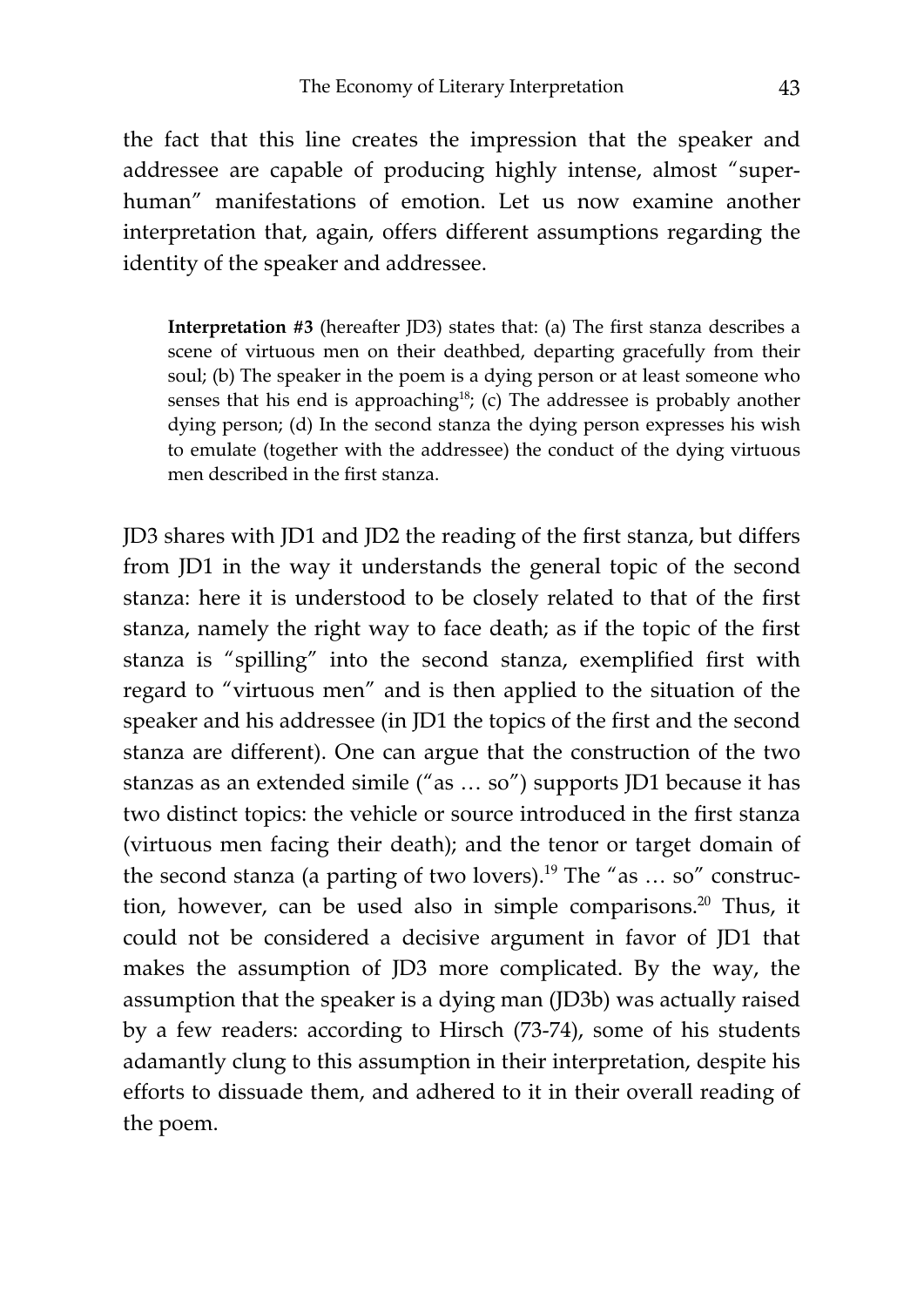Another possible interpretation, related to reading the two stanzas as addressing the issue of the right way to approach death, would be the following:

**Interpretation #4** (hereafter JD4) states that: (a) The first stanza describes a scene of virtuous men on their deathbed, departing gracefully from their soul; (b) The speaker is a person's soul; (c) The addressee is a person's body<sup>21</sup>; (d) The soul encourages the body to leave this world according to the example presented by the "virtuous men" of the first stanza.<sup>22</sup>

According to JD4, the first two stanzas share the same general topic: the appropriate way to face death. As with JD3, this general, abstract topic is not explicitly present in the second stanza (which contains only a recommendation to avoid noise and tears) but is "dragged" from the first stanza. One may argue that, as with JD3, this interpretation takes the word "Mourning" of the poem's title quite seriously and literally. And, as with JD3, one big advantage of JD4 is that it offers a strong connection between the first and second stanzas: the fact that the two stanzas are syntactically connected  $("As [...] so [...]")$ and cannot be read as completely autonomous units encourages us to look for possible connections between the two stanzas, and the sharing of a general topic can be one such possibility. In other words, this possibility increases textual cohesiveness: as if the soul referred to in the first stanza has decided to open its mouth and apply the "lesson" taught in the scene described in the first stanza; whereas the first stanza describes how undefined "virtuous men" face death, the second stanza creates a mini dramatic-monologue that illustrates the right attitude towards death in the here and now of the speaker and the addressee.

Despite this apparent advantage, the assumption that the speaker is a man's soul could lead to some difficulties and would result in more complicated assumptions than those presented in both JD1 and JD2. When the soul (supposedly) exhorts the body to stop its corporeal manifestations of grief, it is implied that a man's soul is capable of producing noise, tears and sighs ("So let *us* melt, and *make no noise* /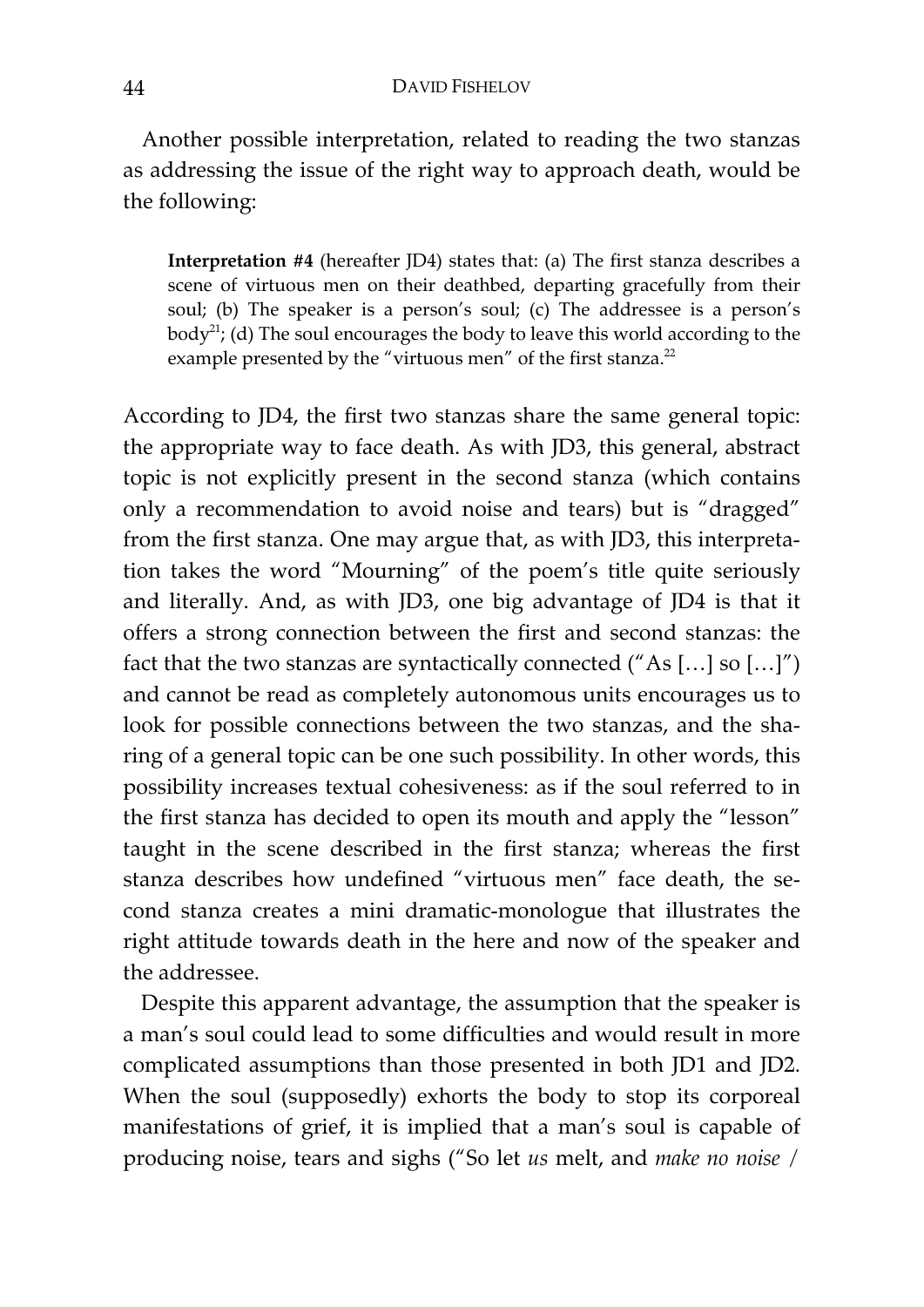No *tear-floods*, nor *sigh-tempests* move"; my emphases). The body, of course, produces noises, tears and sighs; the soul, however, can do no such things, unless these expressions are understood metaphorically.<sup>23</sup> The fact that certain phrases require metaphorical interpretation does not in and of itself disqualify an interpretation; metaphorical readings are a common phenomenon in everyday language and are very common in poetry. Nonetheless, a metaphorical reading is more complex than a straightforward one.

Another complication of the assumption regarding the speaker as a man's soul is related to the fact that the speaker refers to its relationship with the body as consisting in love and joy ("our joys … our love"). If the soul loves the body (and vice versa), and if they enjoy the company of one another, it is not clear why the soul would advocate the breaking of such a joyous love-story. And while this difficulty can in principle be explained away, any specific attempt to provide an explanation would probably involve a complication of assumptions.

Some of these complications do not necessarily amount to direct contradictions: we can still offer a reading in which the soul is the speaker, the body is the addressee, their coexistence is joyful, and still the soul beseeches a peaceful departure. While this set of assumptions is possible, it is admittedly much more complicated than the assumptions made by JD1 or even those of JD2. As with JD3, JD4 also reads the "as … so" construction as a comparison in which the first two stanzas share the same topic (the right way to approach death), rather than as an extended simile (in which the second stanza introduces a different topic); but, as we saw earlier in JD3, this fact in and of itself does not necessarily make JD4 more complicated.

To conclude this section, let us look at yet another reading of the two stanzas, with another assumption regarding the identity of the speaker and the addressee:

**Interpretation #5** (hereafter JD5) states that: (a) The first stanza describes a scene of virtuous men on their deathbed, departing gracefully from their soul; (b) The speaker in the poem is a clergyman; (c) The addressee is either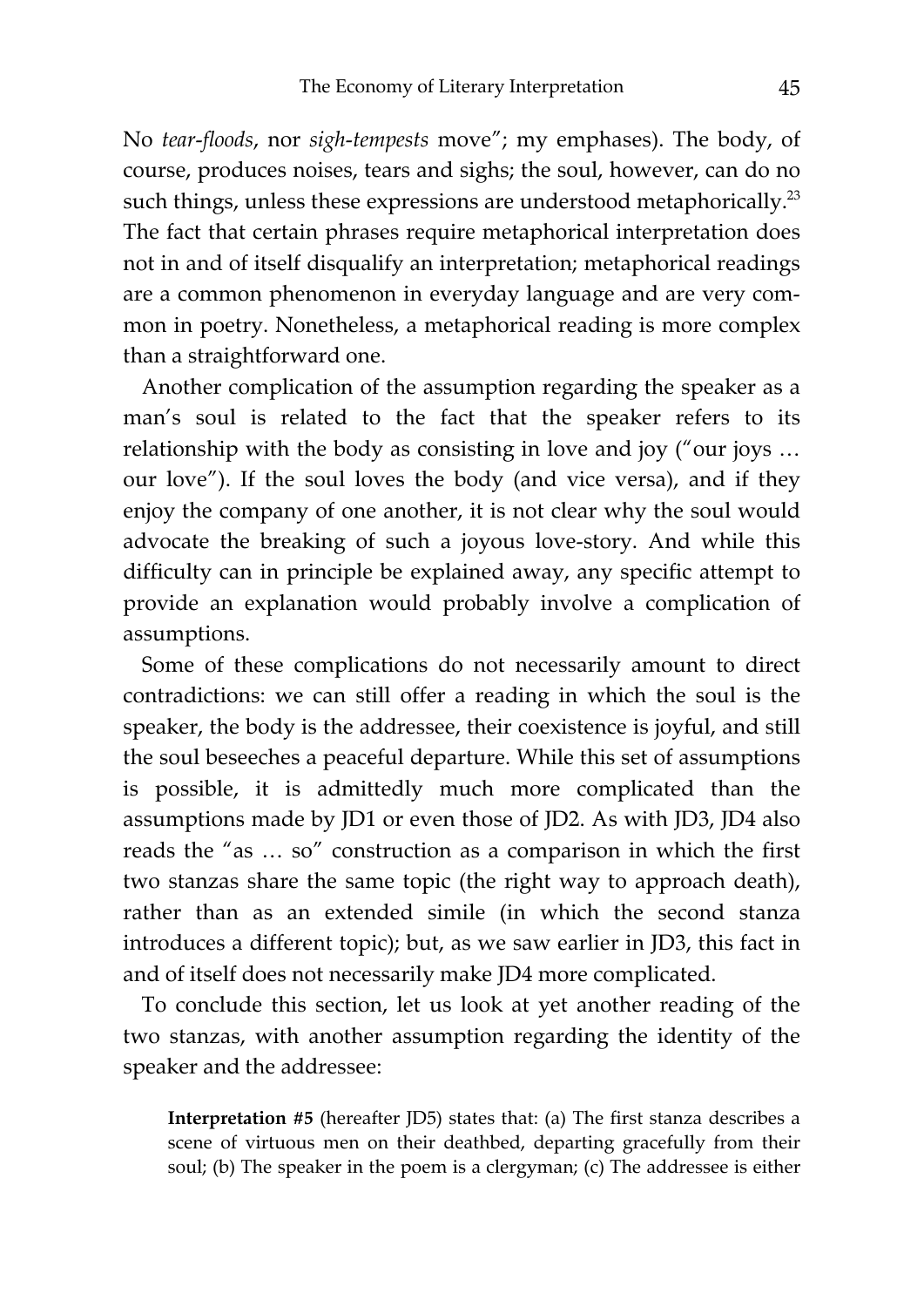the speaker's wife or a nun; (d) In the second stanza the clergyman expresses his contempt for ordinary corporeal love and encourages the addressee to adopt a behavior suitable for holy love.

As with JD2, JD3 and JD4, there is no direct contradiction of any textual details of the poem. And as with JD2, JD5 takes quite seriously several textual details that JD1 (our "standard" reading) treats only in passing: with JD5 this relates to two expressions in lines 7-8: " 'Twere *profanation* of our joys / To tell the *laity* our love" (my emphasis). If we assume the speaker to be a clergyman with a built-in aversion to corporeal love, the use of these expressions would make perfect sense. Note that it is more difficult to reject JD5 on the grounds of economic reasons. The assumptions that the speaker is a "regular" person and that he is a clergyman are not only compatible with the textual details of the poem, but we can also argue that they have the same degree of probability and complexity and can account for the same number of textual details. The assumption that the speaker is a regular person takes seriously the idea of a love-bond between the speaker and the addressee, and reads "profanation" and "laity" as expressions meant to intensify the sense of the unique, refined nature of this love-bond between the two. The assumption that the speaker is a clergyman (or a pious Christian averse to corporeal love) takes quite seriously the expressions (treated as mere colorful hyperbole by JD1); and by the same token it plays down the idea that the speaker and the addressee are involved in any real (corporeal) love relationship. The more we continue with reading the poem, the more it becomes clear that JD1 has the upper hand and that the speaker is not a pious Christian averse to corporeal love (he is even capable of erotic, sexual innuendos). Since, however, we have decided to limit ourselves to interpreting only the first two stanzas, we can treat JD1 and JD5 as genuinely competing interpretations.<sup>24</sup>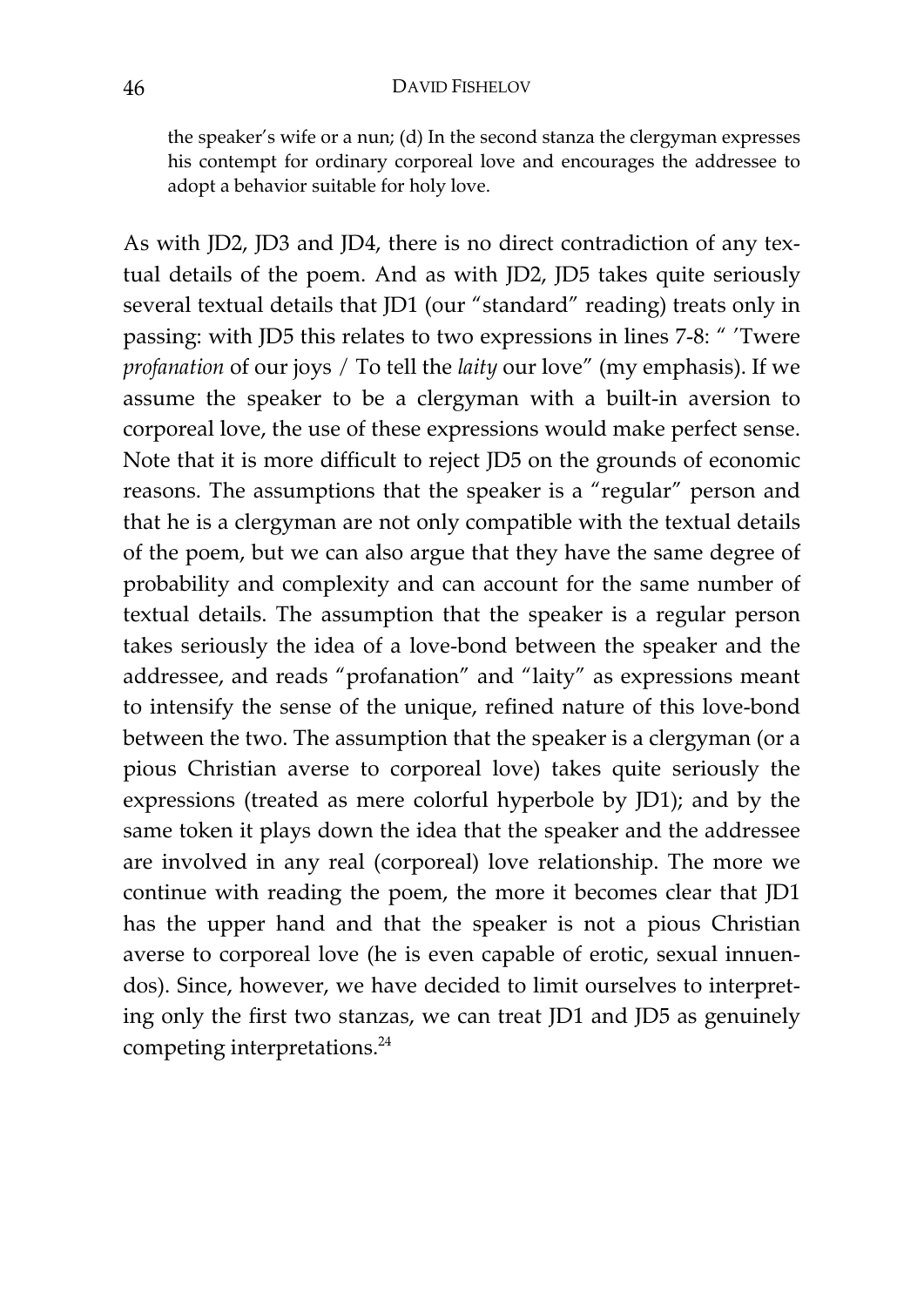### Do We Have to Choose Among Interpretations?

In the case of "Old MacDonald Had a Farm" it was quite easy to make a choice between the two interpretations, because OMD2 was significantly less economical than OMD1. With the above five interpretations of "A Valediction: Forbidding Mourning," however, the situation is much more complex, not only because we have more to choose from but also because it is sometimes not clear if the principles of economical interpretation can be of any help. This apparent "draw" has to do with the fact that most of the offered interpretations do not introduce outrageously complicated or improbable assumptions, and most of them (except, perhaps, JD2) succeed in explaining a similar number of relevant textual details. Furthermore, when some assumptions of an interpretation seem at first sight as less probable and hence more complicated than others (e.g. the speaker is a person's soul), they still can get support from pertinent contextual factors (e.g. the poetic tradition of dialogue between body and soul) and thus challenge their status as "complicated." The fact that we are dealing with a complex, ingenious poem, which activates a rich linguistic, $25$  rhetorical and literary network of pertinent contextual and co-textual facts (Donne's other *Songs and Sonets*, the heterogeneous poetic tradition of the Renaissance, the history of ideas, the history of Christianity, etc.) further complicates the situation, and makes it difficult to isolate all relevant factors in order to satisfy the methodological principle of *ceteris paribus*.

If the different interpretations can be seen as competing among themselves and there is no clear or simple winner (especially after we have become aware of the complexity of the poem as well as of its context), are we thus to make an arbitrary choice in which each reader may follow his or her heart? Empirically, this may be what actually happens; after all, not every reader attempts to produce multiple interpretations at every point of reading, especially in the initial stages. Rather, there is a natural tendency to go along with our initial assumption or hypothesis, unless we encounter new textual details or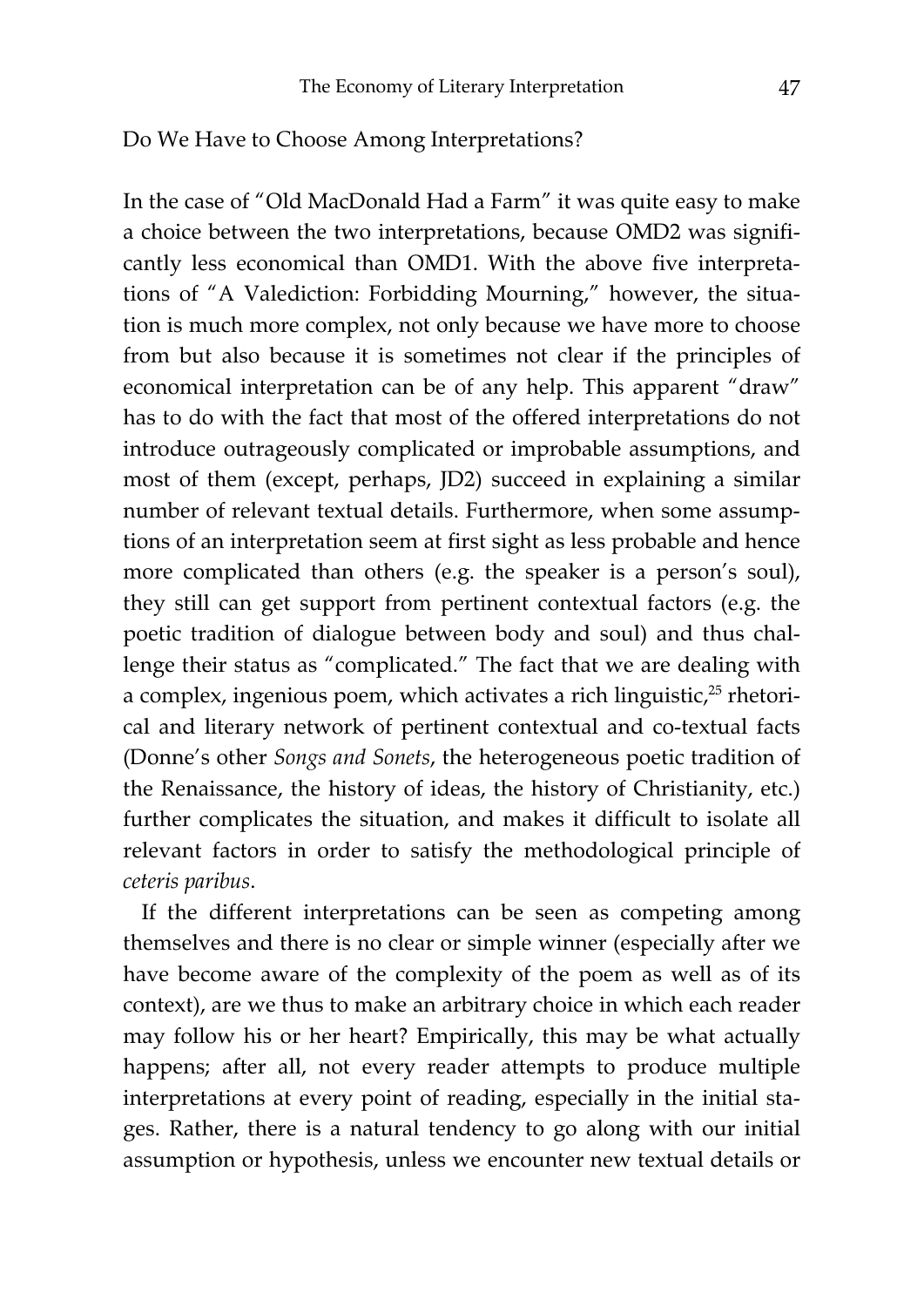#### 48 DAVID FISHELOV

new contextual facts (i.e. pertinent world knowledge) that compel us to re-evaluate that assumption.<sup>26</sup> The moment we are presented with multiple, competing interpretations, however, either produced by ourselves or handed to us, we have to activate the logic of economical interpretation. When that logic fails to choose a clear "winner," we can then either choose one on a whim, or we decide to simultaneously maintain all feasible interpretations and perhaps even enjoy the "hovering" among the different options. Poetic language is, after all, known to be replete with ambiguities, ironies, paradoxes, tensions and complexities, and may be a strong incentive to maintain multiple interpretations.<sup>27</sup> When we take these characteristics of poetic language into account, the fact that some of the five interpretations logically exclude others (e.g. the speaker can either be a mortal or a celestial creature) should not intimidate us.

There is another thing that we can do: when we consider several interpretations that are not necessarily mutually exclusive, we can combine some of their assumptions. Thus, for example, we can try and reformulate our assumption about the identity of the speaker in a way that would accommodate both JD1 and JD5, and suggest that the speaker is a person who may not necessarily be an ecclesiastic but who is someone with a strong religious background or way of thinking. This latter formulation can be judged, from the standpoint of the economy of interpretation, as a bit more complicated than the assumption that he is an ordinary person (JD1) or that he is a clergyman (JD5). Let us not criticize this small complication too hastily, however. In fact, it can offer an important key to applying the principles of economical interpretation to complex poetic texts.

I would like to argue that, when we interpret poetic texts, we are willing to pay the price of complicating our assumptions in order to capture nuances of meanings in the poetic text. Furthermore, despite the fact that JD2 has been rejected because (compared to JD1) it has been found less economical, this does not mean that we have to reject it *in toto*. Whereas JD2 is unacceptable in its present form, we cannot deny the fact that line 6 does create the "hovering" impression that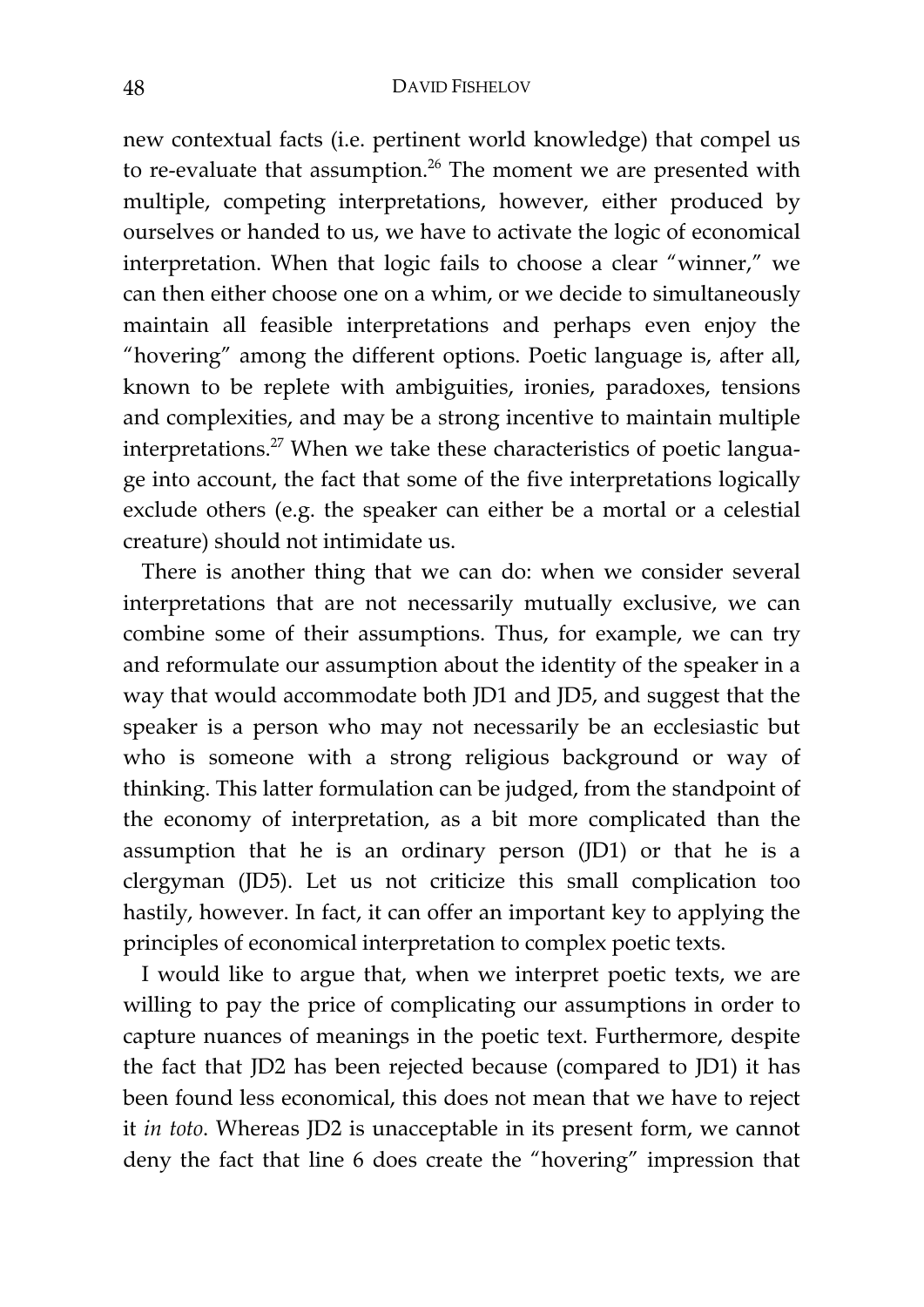the speaker has super-human powers, that he is capable of producing floods and tempests. We can take these secondary meanings and connotations into account, too, when formulating our assumption about the speaker. The outcome may appear quite complicated: the speaker is a person departing from a beloved woman who has a strong religious background or feelings, and the speaker also creates an impression that he and/or the addressee are capable of producing highly intense, bigger than life signs of grief. True, such an assumption is quite complicated, but it may still be worthwhile not only to ponder it but also to embrace it from the point of view of economical interpretation.

Such a complication of assumptions is worthwhile from the point of view of economy precisely because it succeeds in explaining not only the basic meanings of words, but also the nuances and connotations of many textual details (e.g. the specific wording of line 6). We can recall in this context Pound's famous formulation: "Great literature is simply language charged with meaning to the utmost possible degree" (Pound 28). True, when we try to capture semantic nuances and multiple connotations, the associated assumptions become more complicated—but by the same token the notion of what is the domain of our textual details changes and expands: not only the *explanans* has become more complicated but also the *explicandum* has grown and now contains more details. In other words, if we remember the principle of *ceteris paribus*, we should not automatically dismiss any complication of assumption but, rather, measure it relative to the specific number and nature of the textual details it succeeds in explaining.

For some specific purposes indeed (e.g. when we have to provide a schematic account of a poem), the simple and brief formulations of JD1 may suffice. If we want to delve more deeply in our interpretation, however, and to account not only for certain conspicuous meanings but also for the rich net of nuances and connotations, a certain degree of complication in our assumptions is not only tolerable but almost unavoidable. Thus, despite the price of complications of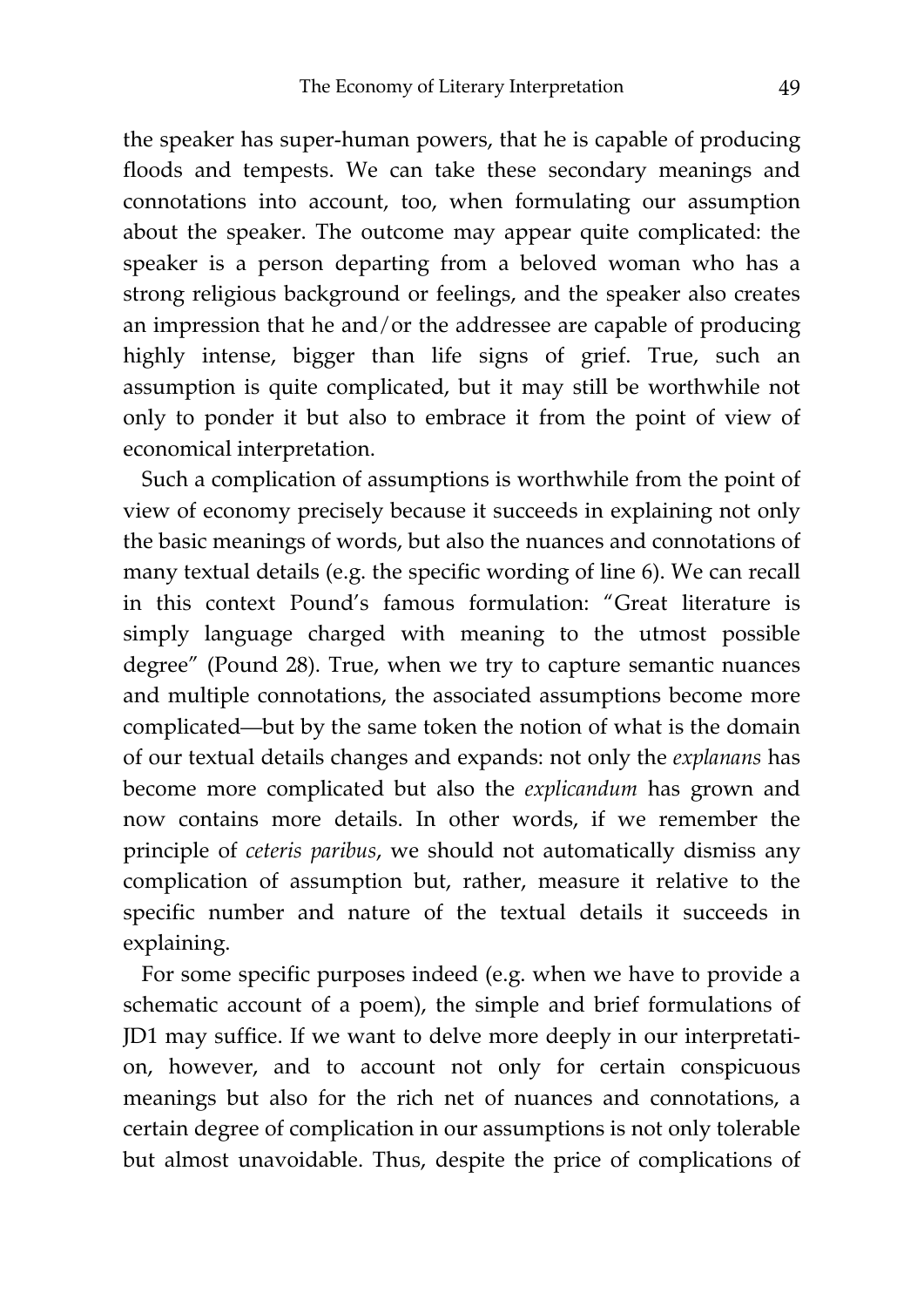assumption, we also achieve some important gains; despite what seems to be a violation of economic principles, therefore, its basic logic of achieving a good ratio between assumptions and textual details is maintained.

# A Challenge to Economical Interpretations of Poetic Texts

Before concluding, let me play *advocatus diaboli* and challenge the applicability of the concept of economical interpretation to poetic texts (even in its broad meaning suggested earlier). According to this challenge, whereas economic principles are operative in our interpretation of simple, popular songs like "Old MacDonald Had a Farm," the interpretations of literary and poetic texts are and should be free from the reins of such principles. Imagine, for example that "Old MacDonald" is brought to a class of creative writing (as a "stimulus"), and students are asked to respond to it in inventive ways and to make it "relevant" to contemporary adult readers. In such a context OMD2 would not only be a reasonable reading but might even be hailed by the professor (by the same token, JD2 will be embraced as a refreshing, novel reading of Donne's first two stanzas of "A Valediction: Forbidding Mourning"). The interpretation of literary texts, according to this challenge, should be like the situation in such a class of creative writing, and free imagination should take precedence over economic principles (whose only realm is restricted to simple, ordinary texts).

The answer to this challenge is two-fold. First, it does not seem reasonable to assume that we have two mental apparati (or modules) —one initiated by ordinary texts and the other by poetic texts. This proposition would imply that our mind works in a very uneconomical way. Second, the challenge may not be a genuine one, because it admits, too, that there are two kinds of interpretative activity: one concerned with "making sense" of textual details and integrating them into a coherent whole, and the other treating texts as "stimuli" for the readers' creative imagination. Thus, when we compare two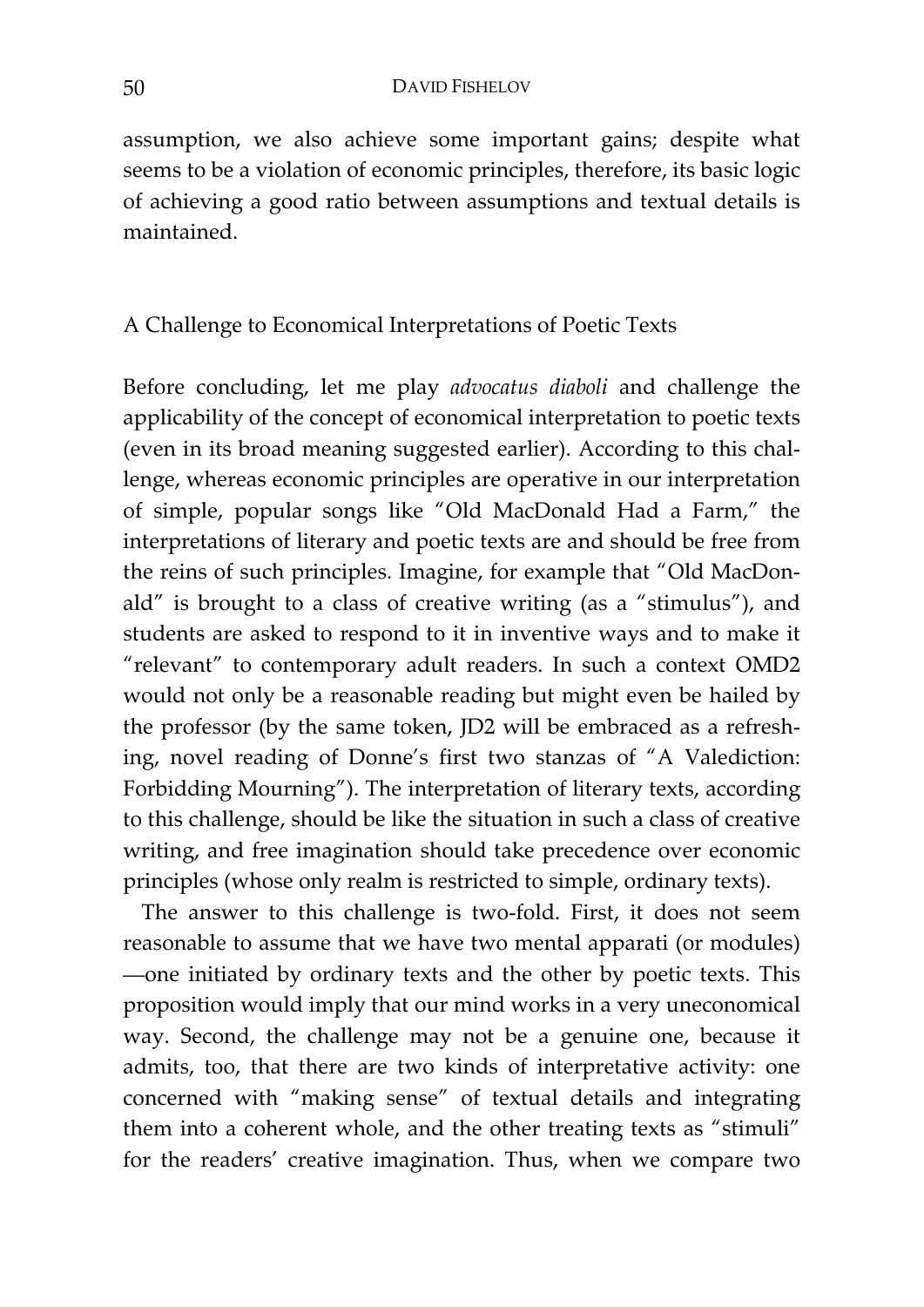interpretations we should also factor in the relevant interpretative situation and realize that scholarly interpretative activity does not directly compete with free, imaginative readings. OMD2 (or JD2) may win the "contest" over OMD1 (or JD1) when they are presented in the context of a class of creative writing because they would get "extra points" for being more imaginative (regardless of their economy); but would lose in a scholarly context/contest, because some of their assumptions are poorly supported by textual details (there may be of course also some imaginative assumptions that are strongly supported).

There is clearly a genuine disagreement as to whether we should allow or even encourage creative, "wild" readings in a scholarly context: deconstructionists would probably support such a move, and conservative critics would probably oppose it. This would be more like a practical, ideological or pedagogical debate—but not necessarily a theoretical one. As long as those who encourage "wild," imaginative interpretations admit that there is a legitimate activity of "making sense," an activity that is guided by economic principles, the edge of the challenge is removed. Firstly, because even ardent supporters of the application of the principles of economical interpretation (such as myself) can happily encourage imaginative, even "wild" readings—as long as they are offered in the context of creative, not scholarly activity. Secondly, and perhaps even more importantly, I suspect that even avid advocates of creative, imaginative interpretations have their own version of economic principles at work: they might embrace a reading that sees the speaker in Donne's first two stanzas of "A Valediction: Forbidding Mourning" to be Jupiter; but no one (I hope) would suggest that he is a Hippopotamus.

## Concluding Remarks

It is important to understand that to advocate the applicability of economical principles to the interpretation of poetic texts does not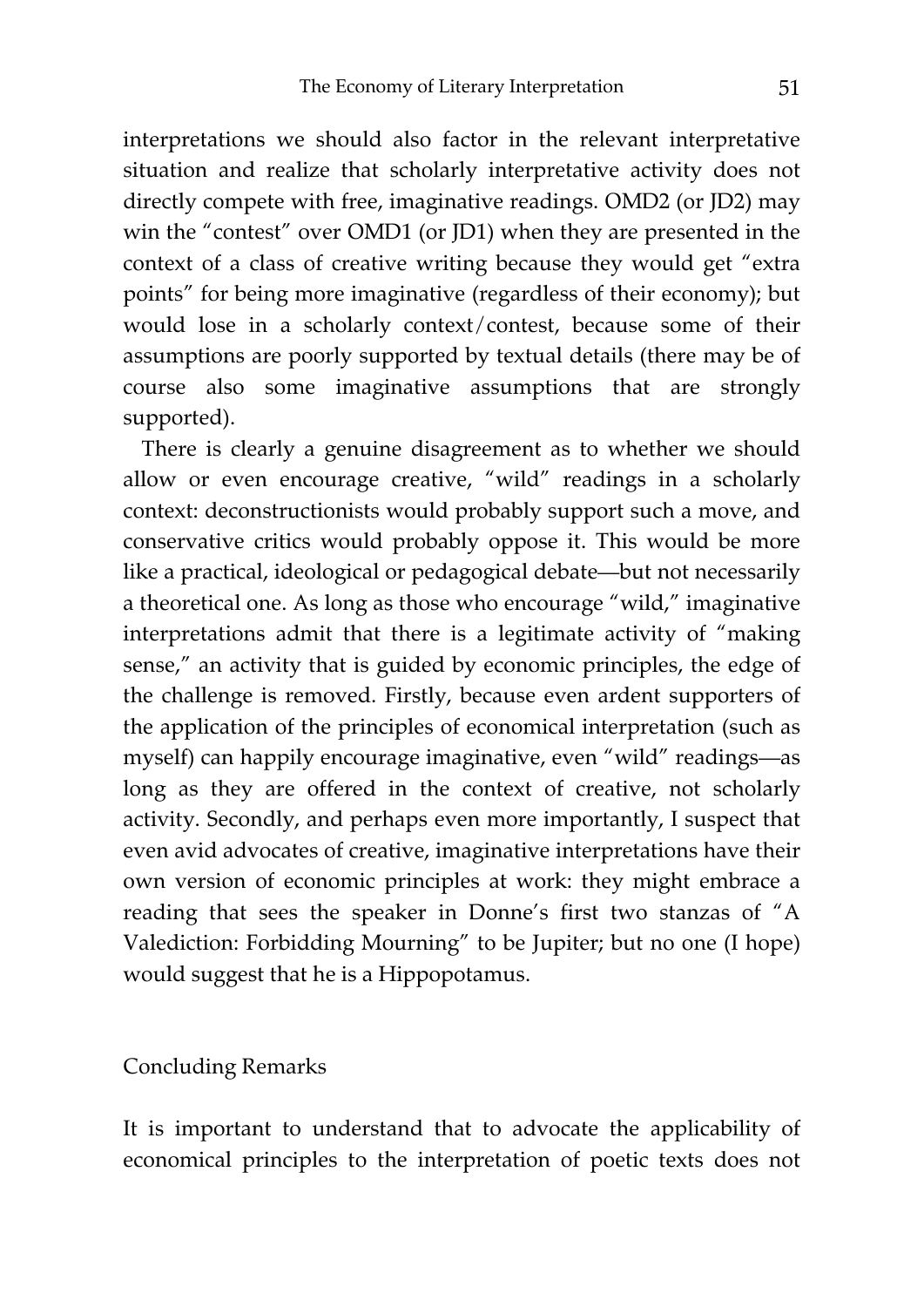mean that I want to deny the complex nature of such texts. Such a position also does not deny the fact that the interpretation of poetic texts is by far more complicated than the process of interpreting ordinary, simple texts. The basic guiding principles, however, may apply to both areas. Just as there is a difference between the complexity involved in washing dishes every day and that of organizing a new apartment (the former is done almost automatically, while the latter requires conscious, sometimes complicated decisions, such as where should I place my new bookcase and where should I put my copy of Donne's *Songs and Sonets*?), in both cases the economic principle of trying to achieve maximum goals via minimum effort is operative.

The inventiveness of literary works and the fact that they are complex, multilayered texts encourage interpreters of such texts to suggest complex, inventive readings. The fact that some critical schools (e.g. psychoanalytic, deconstructionist) rely on non-intuitive assumptions further encourages readers to come up with novel readings, which further complicates the picture. Thus, the debate between the advocates of "making sense" of texts according to the principles of economy, and the proponents of "imaginative" interpretations is not over. If we realize that each of these two kinds of activity has its role and place in culture, and as long as we try to understand in what kind of activity we are engaged, the better the chances of our avoiding futile debate between the two camps. Furthermore, as I have argued earlier, the application of economic principles to the interpretation of poetic texts does not mean that we deny the complexity and richness of these texts. On the contrary, it takes this complexity quite seriously and consequently allows for, nay even encourages, the complication of assumptions—but without necessarily violating the basic logic of economical interpretation.

> The Hebrew University Jerusalem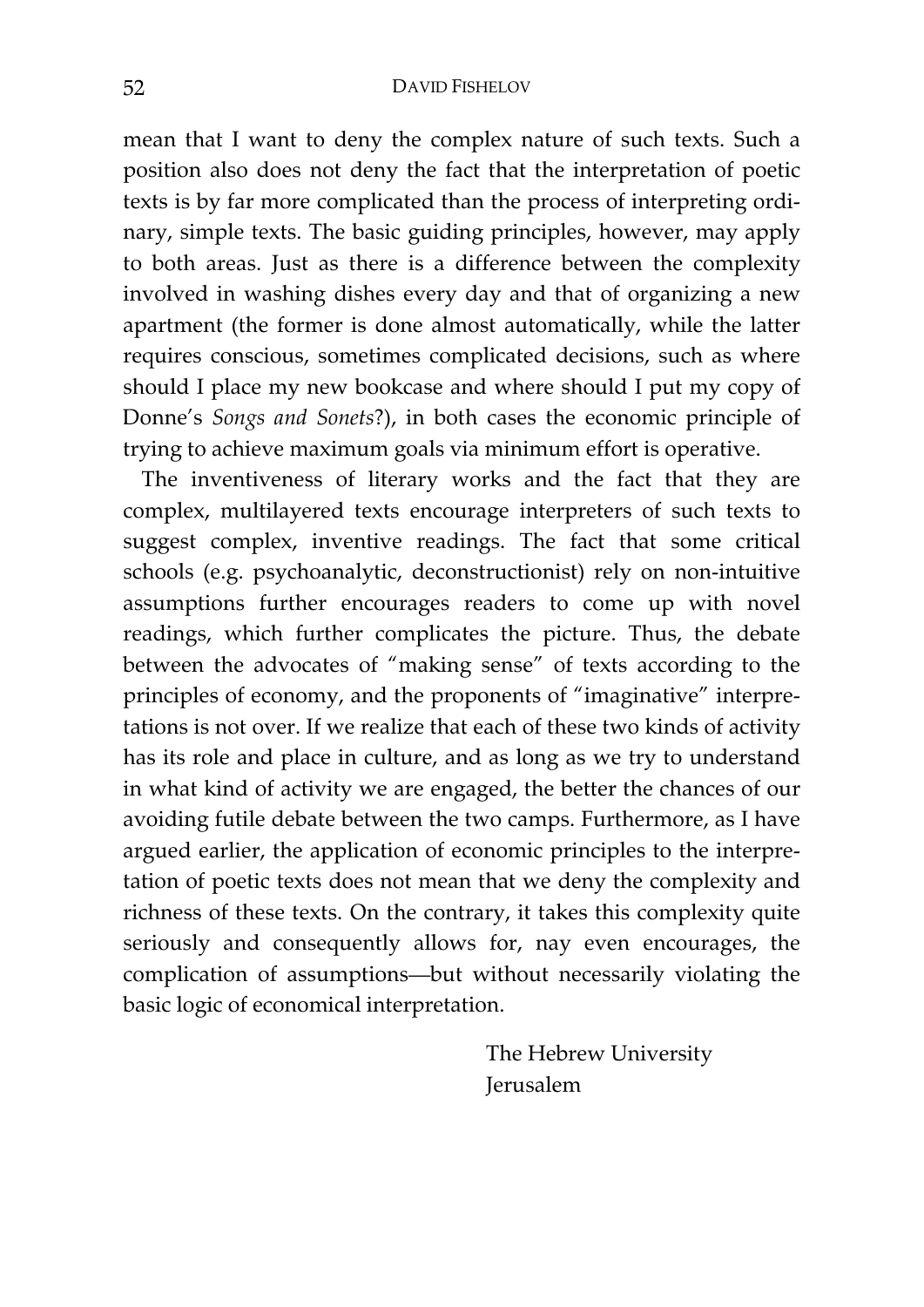#### **NOTES**

I would like to thank Matthias Bauer, editor of *Connotations*, for his encouragement and for his critical comments, and the anonymous reviewers of the article for their perceptive and useful critique. I am also indebted to Aminadav Dykman for his erudite suggestions and to Yeshayahu Shen for a long discussion that spurred me to clarify my line of argument.

 $1$ Such an interpretation can also be labeled as an efficient or elegant interpretation; since the latter term involves strong positive, aesthetic implications, I will try to stick to the more neutral term economical interpretation in this discussion.

<sup>2</sup>See Eco, *Interpretation*, especially 45-66, Siegel, "Creative Paranoia," and McHale, *Constructing Postmodernism*, 81-82. In developing my arguments in this article, I am indebted to Eco's criticism of uneconomical interpretations as well as to Abrams's criticism of "New Readings," and to Reichert's description of how we "make sense" of literature.

<sup>3</sup>Qtd. in Siegel 50.

 ${}^{4}$ Such interpretative activity is rooted, according to Eco, in the tradition of Hermeticism, motivated to find "hidden messages" in (innocent) texts. See also my criticism of Margolis's historicist approach to interpretation (Fishelov, "Interpretation and Historicim"). In an article on two interpretations of S. Y. Agnon's "Tehilah" by Amos Oz and Eddy Zemach (Fishelov, "Agnon's *Tehila*"), I suggested that in addition to "elegant" (i.e., economical) and "paranoid" interpretation (many details with simple assumptions and few details with complicated assumptions—respectively), there may be two additional kinds of interpretation: "schematic," which explains few details while using simple assumptions; and "poetic," which explains many details but using complicated assumptions.

 $5$ This tendency can also be found in rigid ideological thinking in which certain assumptions are kept regardless of the ensuing complication of assumptions. I would like to thank Shimon Sandbank for this comment.

<sup>6</sup>The logic of economical interpretation can be associated with the ontological principle of Occam's razor, which states, according to its popular formulation, that "entities must not be multiplied beyond necessity."

7 The text is quoted from: "Old MacDonald Had a Farm," *Wikipedia*, 4 Dec. 2012, Wikimedia Foundation, 6 Dec. 2012 <http://en.wikipedia.org/w/index.php? title=Old\_MacDonald\_ Had\_a\_Farm&oldid=526344401>. For some of its sources and variations, see also: "Old MacDonald Had a Farm," *The Traditional Ballad Index*, ed. Robert B. Walz and David G. Engle, California State University, Fresno, 6 Dec. 2012 <http://www.fresnostate. edu/folklore/ballads/R457.html>.

 ${}^{8}$ The suggestion to treat the descriptive-interpretative as a pair, in which "descriptive" holds the position of means and "interpretative" the position of ends or goals, is developed in Fishelov 1993.

 $9$ The name of the fast food chain is spelled differently (McDonald), but since historically these are interchangeable spelling, and pronounced similarly, it should not interfere with this reading.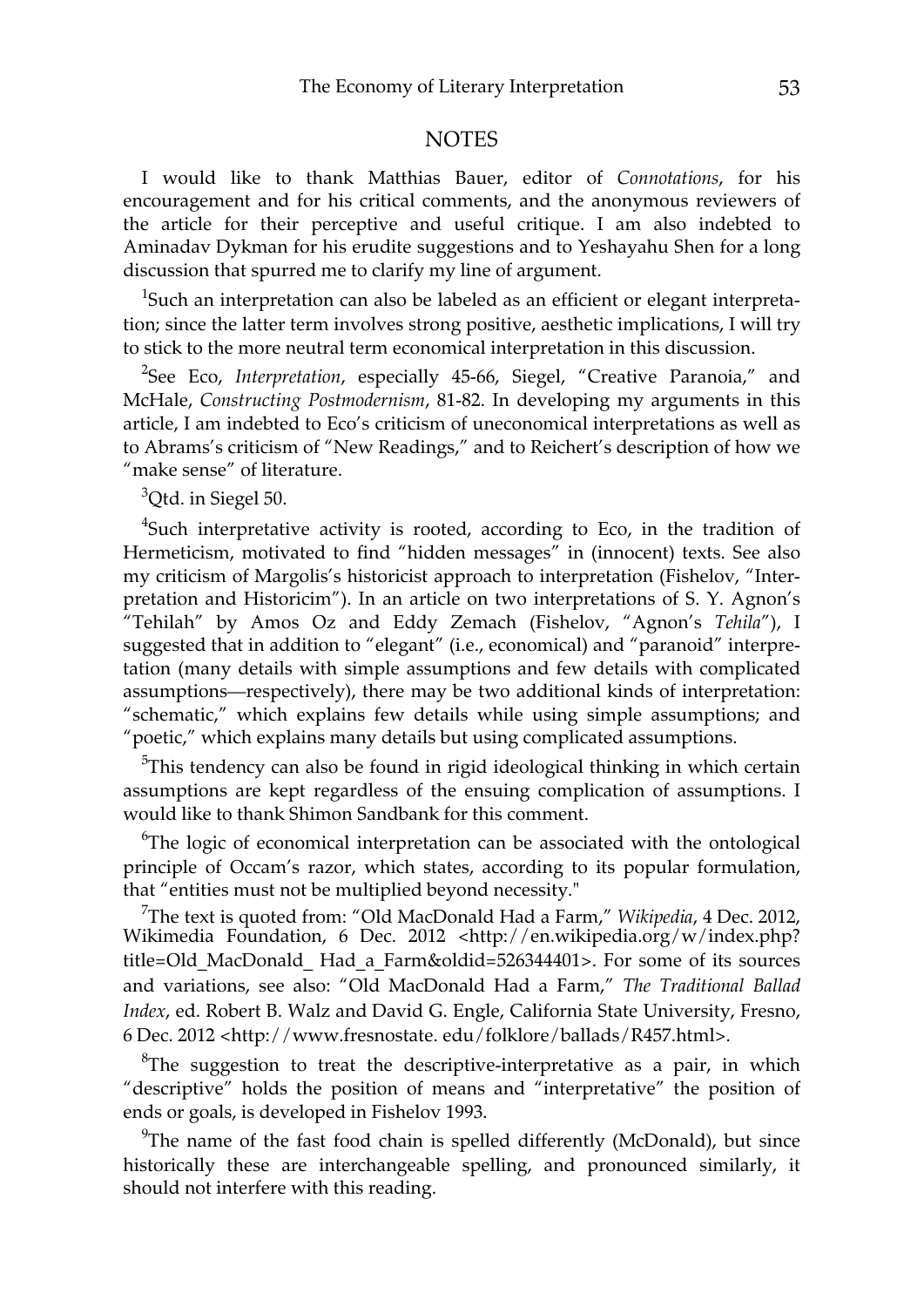$10$ Theoretically, the song could have used different wording—e.g. "[animal voice] in the east, [animal voice] in the west etc," instead of "here […] there […] everywhere"—or any other formula that offers an opportunity for repeating the animal's voice.

<sup>11</sup>Some basic facts about the history of the McDonald fast food chain can be found in: "McDonald's," Wikipedia, 5 Dec. 2012, Wikimedia Foundation, 6 Dec. 2012 <http://en.wikipedia.org/w/index.php?title=McDonald%27s&oldid= 526559931>.

 $12$ This invented example illustrates how our knowledge of pertinent contextual facts (in this case, certain socio-linguistic facts) makes us accept certain assumptions as more probable (and hence simpler) than others: both "Old Mac-Donald Had a Farm" and "Old Häagen-Dazs Had a Dairy" have the same syntactical structure and the same deep semantic structure ("Old [proper name] had [a place in which food is produced]"), and only our world knowledge guides us to offer the probable assumption that "Old Häagen-Dazs Had a Dairy" is related to a specific food chain.

 $13$ There is one interesting difference between forming assumptions in the interpretation of texts (day-to-day and literary alike) and in forming scientific assumptions (i.e. explanations of natural "details"): in the former we rely on common sense, on common knowledge, and on our linguistic and cultural "baggage"; whereas in the latter we are invited to abandon common sense and go beyond common knowledge, e.g. the assumption that the earth revolves around the sun is preferred over the Ptolemaic assumption that the sun revolves around the earth because it is more economical (succeeds in explaining many astronomical "details"), despite the fact that it is counter-intuitive and deviates from common sense.

<sup>14</sup>The MLA *ILB* cites about 40 items devoted to the discussion of this poem and JSTOR about 330.

<sup>15</sup>The text is quoted from Redpath's edition of Donne's poems.

<sup>16</sup>If we broaden our perspective to the entire poem, theoretically such an assumption could be integrated in its overall interpretation and be found consistent with other textual details (e.g. the speaker utters the words "our love" in jest). Thus, a local contradiction of one textual detail does not automatically invalidate an overall interpretation. For methodological reasons outlined earlier, I limit my analysis to the first two stanzas of the poem.

17We know that in *Songs and Sonets* the speaker usually is a male lover; we know that a "Valediction" is about a farewell between lovers (at least in Donne it is). Even if we did not have these contextual hints, we would go, *ceteris paribus*, for the more probable option, and a man as a speaker of the poem is more probable than Jupiter.

18I could also write in all cases "he or she" and "his or her," but I *assume* that the speaker is, like the poet, a man. It is important to understand that, when we take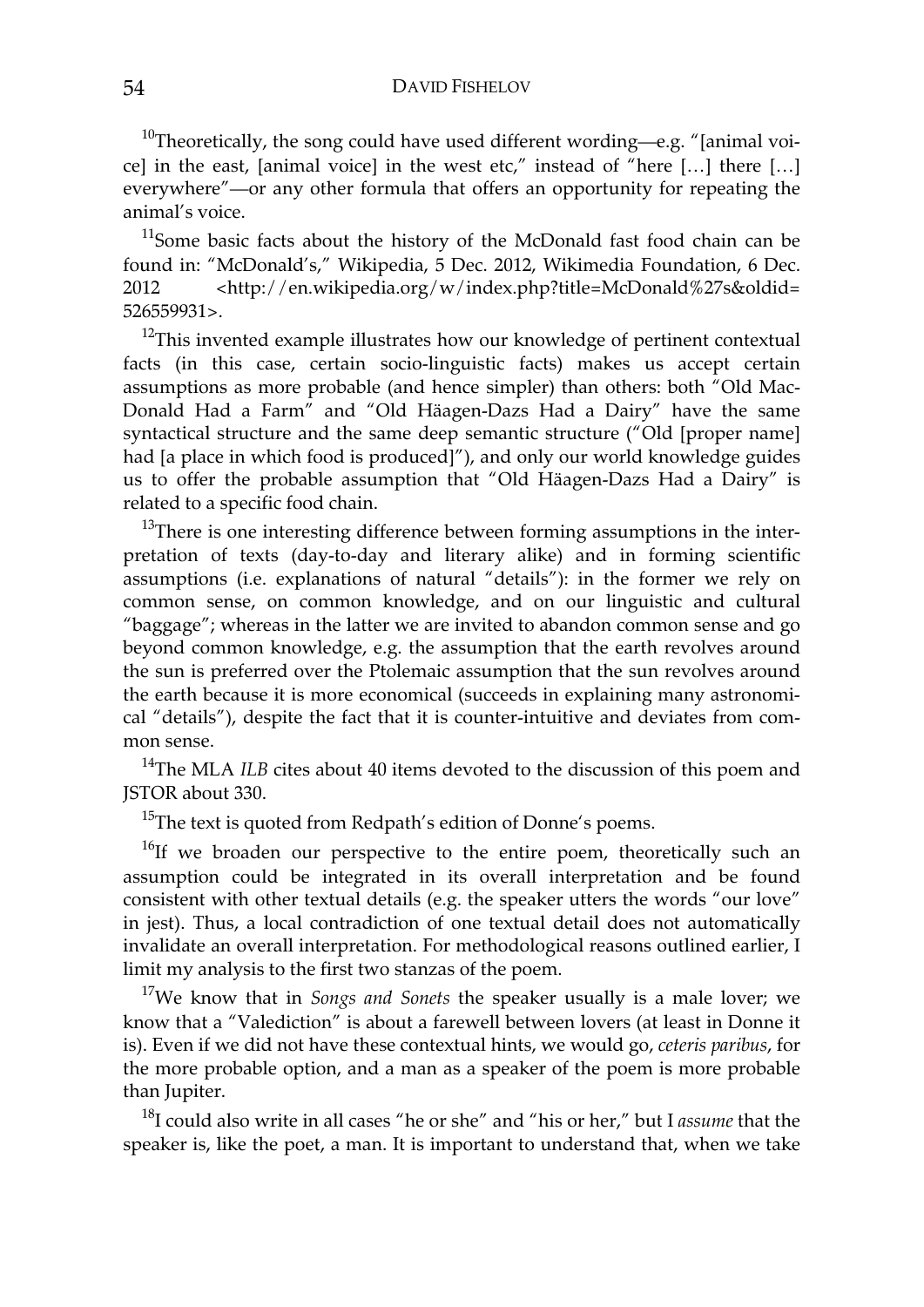the speaker to be a male, this is also an interpretative assumption, not a necessary, logical conclusion of the textual details.

 $19$ For the different components that constitute similes (source, target, ground and marker) and the variety of relationship between them, see Fishelov, "Poetic and Non-Poetic Simile," and "Simile Understanding."

20See *OED* "so" *adv.* and *conj.*, definitions 22.a. and b. for the "as … so" constructions. For the difference between simple comparisons and simile, see Fishelov, "Poetic and Non-Poetic Simile": 13-14.

 $21$ One may ground this interpretation in the rich medieval and baroque poetic tradition of dialogues and debates between body and soul. See the excellent discussion of Bossy.

 $22$ This assumption would face a major (in fact, impassable) difficulty when later in the poem the speaker refers to "Our two souls" (line 21), but since I am only concerned here with the first two stanzas, one can still argue for JD4, albeit temporarily.

 $^{23}$ For the possibility of a playful exchange of roles between body and soul, including the metaphorical attribution of corporal traits to the soul and vice versa, see Bossy.

 $24$ For the process of gradually building our interpretation, including deciding between competing hypotheses, and sometimes accepting two competing hypotheses, see Perry and Sternberg.

 $25$ In addition to its multilayered use of English, the poem also extensively activates and plays on Latin words and roots, as has been beautifully demonstrated by Bauer.

 $^{26}$ For various aspects of the dynamics of the reading process, see Perry.

 $27$ Suffice it to mention in this context the classical works of Empson on types of ambiguity (Empson 1966 [1930]), Brooks's work on the language of poetry as the language of paradox (Brooks 1947), Tate's work on tension in poetry (Tate 1949), and Beardsley's notion of plenitude of meanings in poetry (144-47). The coexistence of competing interpretations in literary texts is not restricted to the level of minute semantic variations but can be applied to the story-line itself (i.e. two mutually exclusive hypotheses about what happened could gain equal support), as has been convincingly argued by Rimmon-Kenan 1977, and Perry and Sternberg 1986.

#### WORKS CITED

- Abrams, M. H. *Doing Things with Texts: Essays in Criticism and Critical Theory*. New York: Norton, 1989.
- Bauer, Matthias. "Paronomasia celata in Donne's 'A Valediction: forbidding mourning. '" *English Literary Renaissance* 25.1 (1995): 97-111.

Beardsley, Monroe C. *Aesthetics: Problems in the Philosophy of Criticism*. New York: Harcourt, Brace & World, 1958.